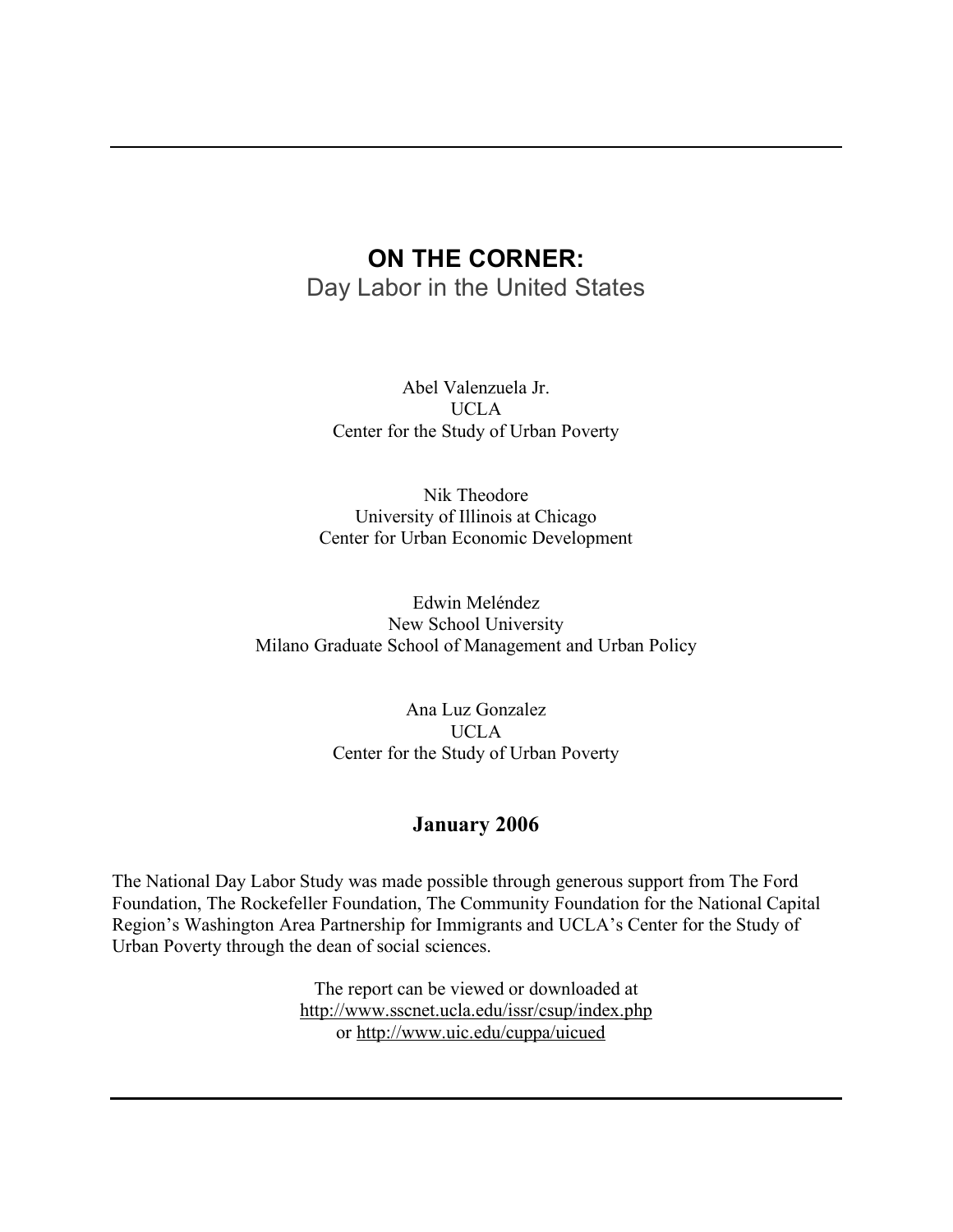# ON THE CORNER: Day Labor in the United States

# **Executive Summary**

This report profiles, for the first time, the national phenomenon of day labor in the United States. Men and women looking for employment in open-air markets by the side of the road, at busy intersections, in front of home improvement stores and in other public spaces are ubiquitous in cities across the nation. The circumstances that give rise to this labor market are complex and poorly understood. In this report, we analyze data from the National Day Labor Survey, the first systematic and scientific study of the day-labor sector and its workforce in the United States.

This portrait of day labor in the United States is based on a national survey of 2,660 day laborers. These workers were randomly selected at 264 hiring sites in 139 municipalities in 20 states and the District of Columbia. The sheer number of these sites, combined with their presence in every region in the country, reflects the enormous breadth of this labor market niche.

Our findings reveal that the day-labor market is rife with violations of workers' rights. Day laborers are regularly denied payment for their work, many are subjected to demonstrably hazardous job sites, and most endure insults and abuses by employers. The growth of day-labor hiring sites combined with rising levels of workers' rights violations is a national trend that warrants attention from policy makers at all levels of government.

In some cities, the rise of day labor has been accompanied by community tensions, in part because of inaccurate and unsubstantiated portrayals of these workers. The aim of this study is to provide sound empirical data on the day-labor phenomenon that can inform public discussions and provide the basis for thoughtful policy approaches to this complex issue. Below, we present some of the most important findings from the National Day Labor Survey.

### **The Organization of Day Labor in the United States**

- Day labor is a nationwide phenomenon. On any given day, approximately 117,600 workers are either looking for day-labor jobs or working as day laborers. The dimensions of the day-labor market are fluid; on a daily basis new workers enter this market while others leave it. Similarly, hiring sites diminish in size or disappear, while new ones emerge. The national count of the day-labor workforce represents a snapshot of this workforce in the United States. The largest concentration of day laborers is in the West (42 percent), followed by the East (23 percent), Southwest (18 percent), South (12 percent) and Midwest (4 percent).
- Day laborers search for work in different types of hiring sites. The vast majority (79 percent) of hiring sites are informal and include workers standing in front of businesses (24 percent), home improvement stores (22 percent), gas stations (10 percent) and on busy streets (8 percent). Most of these sites are near residential neighborhoods. One in five (21 percent) day laborers search for work at day-labor worker centers.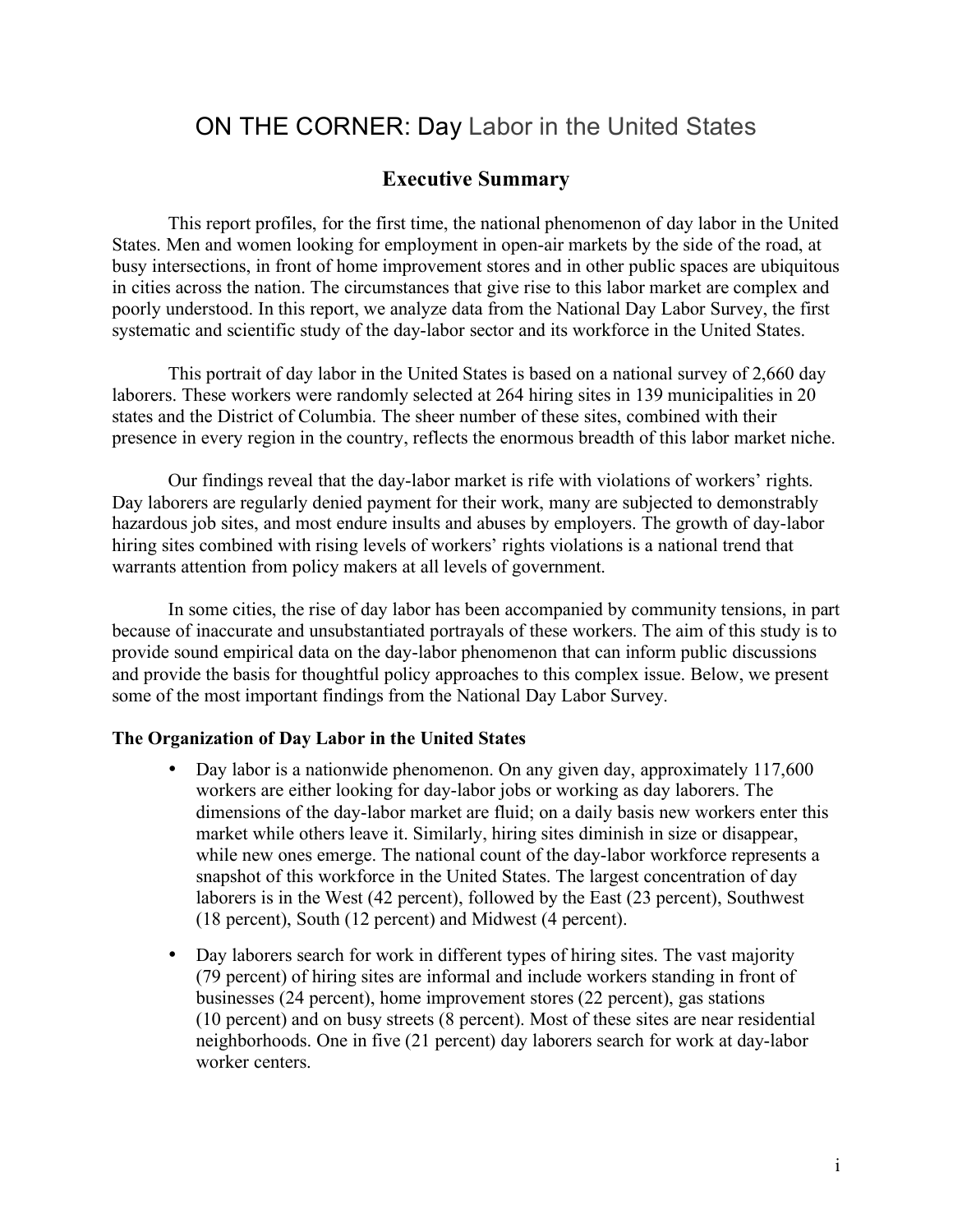### **Day-Labor Work**

- Day laborers are primarily employed by homeowners/renters (49 percent) and construction contractors (43 percent). Their top five occupations include construction laborer, gardener and landscaper, painter, roofer, and drywall installer.
- Day laborers search for work on a full-time basis. The vast majority (83 percent) relies on day-labor work as their sole source of income. Seventy percent search for work five or more days a week, while 9 percent seek work only one or two days a week. Three-quarters (74 percent) of day laborers have worked in this market for less than three years, suggesting that many make the transition into jobs in other sectors of the economy.

### **Wages and Earnings**

• Day labor pays poorly. The median hourly wage for day laborers is \$10. However, employment is unstable and insecure, resulting in volatile monthly earnings. Median monthly earnings in July and August 2004 were \$700. Median earnings during peak periods (good months) are \$1,400, while in slow periods (bad months) median monthly earnings fall to just \$500. Even if day laborers have many more good months than bad months, it is unlikely that their annual earnings will exceed \$15,000, keeping them at or below the federal poverty threshold.

### **Workplace Safety and Employment Abuses**

- Day laborers regularly suffer employer abuse. Almost half of all day laborers experienced at least one instance of wage theft in the two months prior to being surveyed. In addition, 44 percent were denied food/water or breaks while on the job.
- Workplace injuries are common. One in five day laborers has suffered a work-related injury, and more than half of those who were injured in the past year did not receive medical care. More than two-thirds of injured day laborers have lost time from work.
- Merchants and police often unfairly target day laborers while they seek work. Almost one-fifth (19 percent) of all day laborers have been subjected to insults by merchants, and 15 percent have been refused services by local businesses. Day laborers also report being insulted (16 percent), arrested (9 percent) and cited (11 percent) by police while they search for employment.

### **The Day-Labor Workforce**

Many day laborers support themselves and their family through this work. A significant number of day laborers are either married (36 percent) or living with a partner (7 percent), and almost two-thirds (63 percent) have children. Twenty-eight percent of the children of day laborers are U.S. citizens. Therefore, the need for day laborers to earn an income, in most cases, is made all the more urgent by the responsibility to support their family.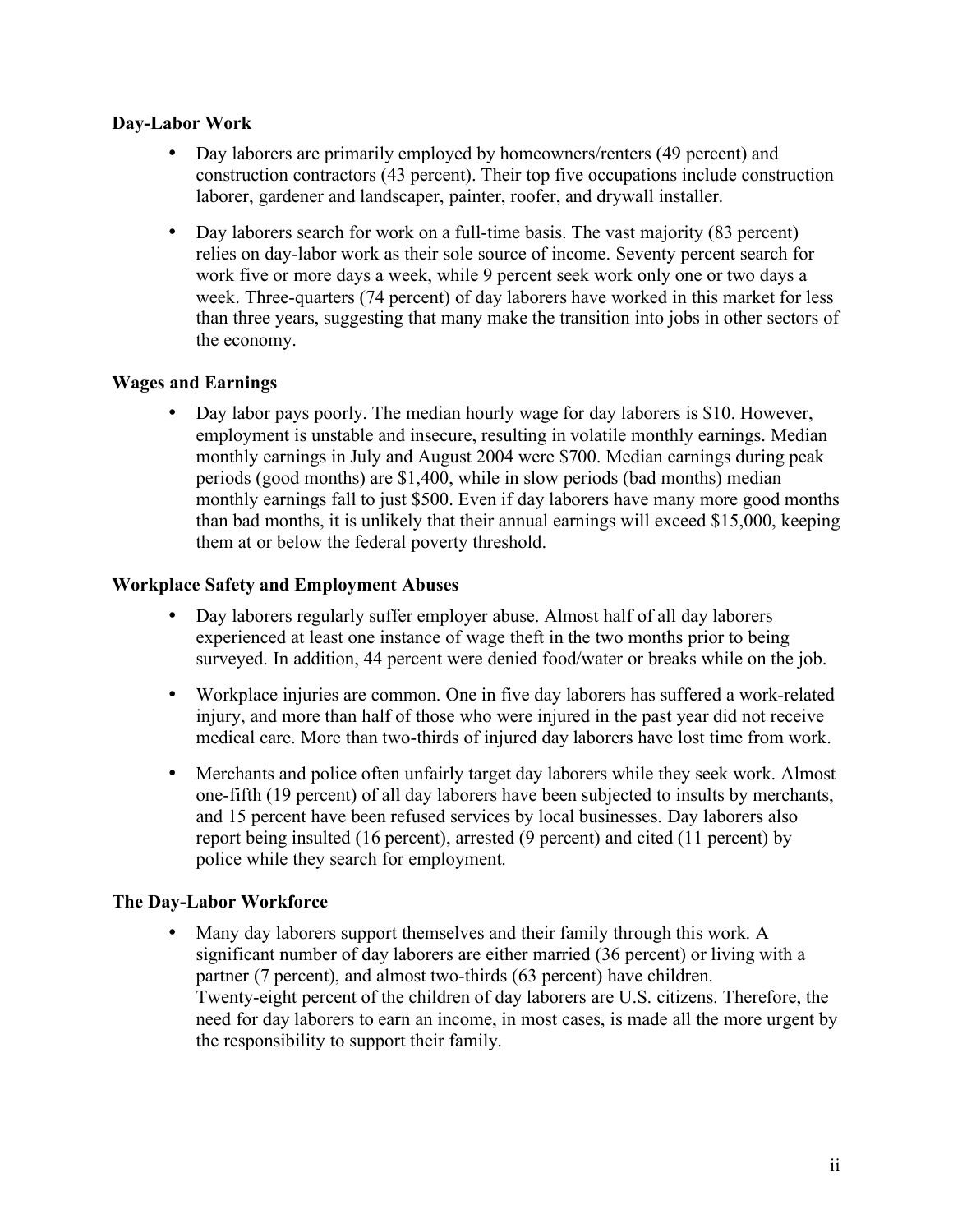- Day laborers are active members of their communities. Half (52 percent) of all day laborers attend church regularly, one-fifth (22 percent) are involved in sports clubs and one-quarter (26 percent) participate in community worker centers.
- The day-labor workforce in the United States is predominantly immigrant and Latino. Most day laborers were born in Mexico (59 percent) and Central America (28 percent), but the third-largest group (7 percent) was born in the United States. Two-fifths (40 percent) of day laborers have lived in the United States for more than 6 years. Three-quarters (75 percent) of the day-labor workforce are undocumented migrants. About 11 percent of the undocumented day-labor workforce has a pending application for an adjustment of their immigration status.

### **Worker Centers**

• Worker centers have emerged as the most comprehensive response to the challenges associated with the growth of day labor. Community organizations, municipal governments, faith-based organizations and other local stakeholders have created and operate day-labor worker centers to reduce workers' rights violations and to help communities address competing concerns over day labor. At the time of the study, 63 day-labor worker centers were operating in 17 states, and another 15 community-based organizations served, organized or advocated on behalf of day laborers. Since then, other cities have initiated the process of opening worker centers.

### **Policy Framework**

Day labor is a complex issue, and there is no single solution to the conflicts it has generated. A practical approach to many of the problems highlighted in this report is offered by worker centers. We recommend the creation of additional worker centers in cities across the country because we believe they can improve conditions dramatically in the day-labor market.

However, fully responding to the myriad problems, violations and abuses in the day-labor market also requires a broader policy approach that includes:

- improved worker protections.
- better enforcement of workplace safety conditions.
- increased access to legal services (to remedy rights violations).
- the implementation of workforce development strategies that can help day laborers make the transition from the informal economy into better jobs.
- realistic immigration reform, including normalizing the immigration status of undocumented migrants.

-------------------------------------------------

The National Day Labor Study was made possible through generous support from The Ford Foundation, The Rockefeller Foundation, The Community Foundation for the National Capital Region's Washington Area Partnership for Immigrants and UCLA's Center for the Study of Urban Poverty through the dean of social sciences.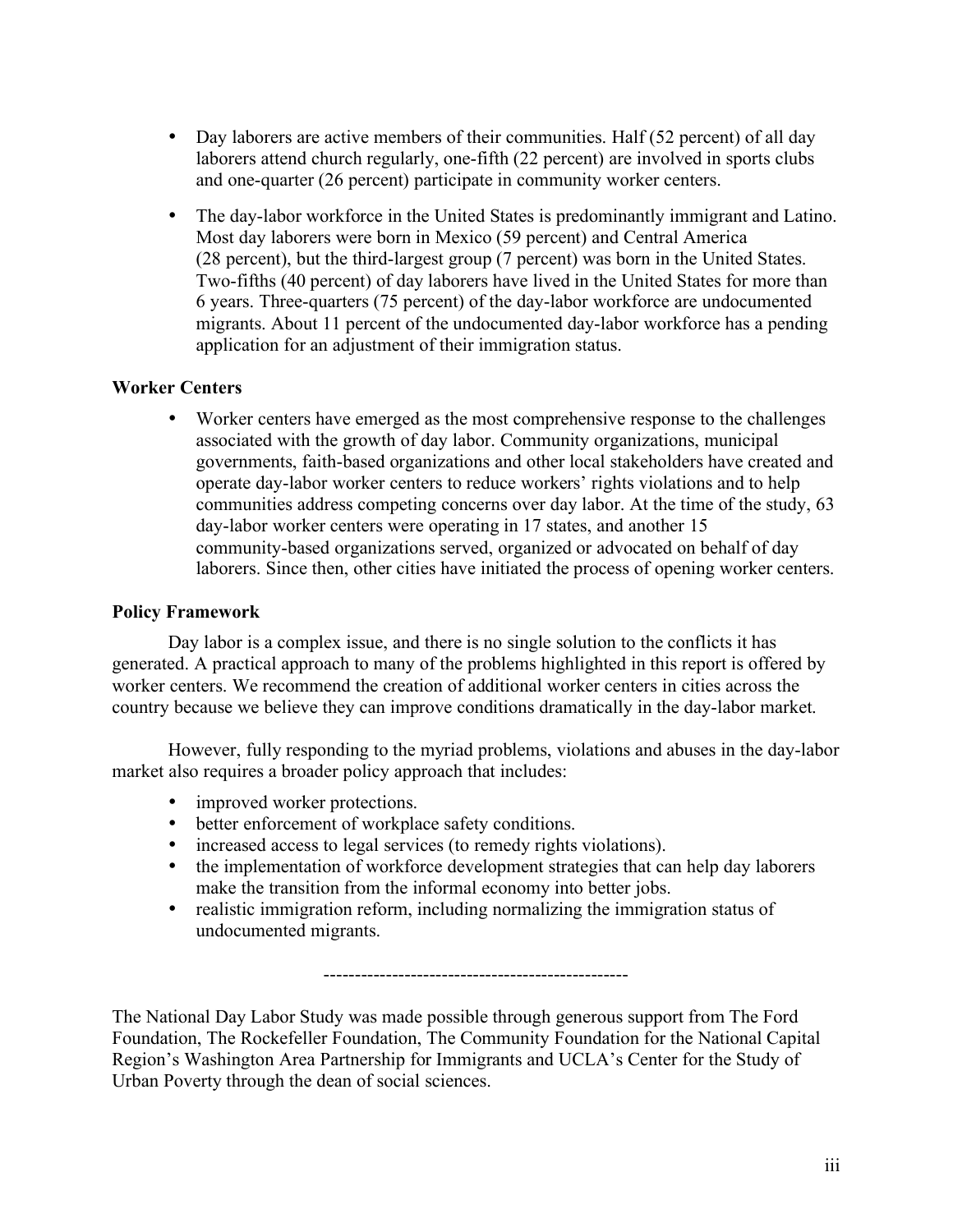### **AUTHORS**

**Abel Valenzuela Jr.** is associate professor of Chicana/o studies and urban planning at UCLA. He also is the director of the Center for the Study of Urban Poverty. He has researched day labor for almost 10 years and has published numerous research articles, book chapters and technical reports on this topic.

**Nik Theodore** is the director of the Center for Urban Economic Development and assistant professor of urban planning and policy at the University of Illinois at Chicago. He has published numerous research articles and technical reports on low-wage work, including day labor in informal markets and the temporary staffing industry.

**Edwin Meléndez** is professor of Management and Urban Policy at the Milano Graduate School of Management and Urban Policy at the New School University. He has published books, research articles and reports on workforce development, poverty and Latinos in the labor market and day labor.

**Ana Luz Gonzalez** is a Ph.D. student in urban planning at UCLA. She was project coordinator for the National Day Labor Survey.

### **ACKNOWLEDGMENTS**

A project as large and complicated as this one requires many people to complete successfully. We were very fortunate to have so many graciously lend their time and expertise. As a result, the final products of this enormous study are much better and we owe our gratitude to our colleagues, students, and staff who assisted in this project. In addition to the universities that supported our work, we also are grateful and thank the following individuals who assisted us with survey development, data collection, sampling, and weighting: Mike Massagli, Manuel Pastor, Hector Cordero-Guzman, Luis Guarnizo, Annette Bernhardt, Janette Kawachi, Adriele Robles, Paula Carvajal, Michael Rodriquez, Olivia Carter-Pokras, Marielena Hincapié, Paul Ong and Doug Houston. We thank the following individuals who assisted in data collection and who put up with substandard accommodations and small stipends, they are: Cynthia Paredes, Jason Gutierrez, Melissa Frias Rocha, Francisco Pacheco, Jorge Pena, Rosa Icela Castillo Barraza, John Arvizu, Ingrid McCall, Lorena Diaz Valles, Marco Amador, Julio Lopez, Ivonne Montiel Palacios, Alfredo Burgos, Morelia Baltazar, Tesia Bojorquez, Amy Langrehr, Jacinta Carvallo, Maribeth Bandas, Ronald Vega Pardo, Rosa-Denisse Ortega, Lucia Martinez, Francisco Cartagena, Yecenia Castillo, Marc Doussard, Jessica Greenberg and Graciela Ribota. Finally, we thank several individuals who assisted us with preliminary hiring site identification and with the logistical coordination to implement this study, Javier Gallardo, Salvador Reza, Eric Rodriguez, Nancy Villasenor, Nelson Motto, Carlos Preza, Rafael Aguilar, Nancy Lopez, Ofelia Cuevas, Araceli Almazan, Aerin Cho, and Jennifer Tran.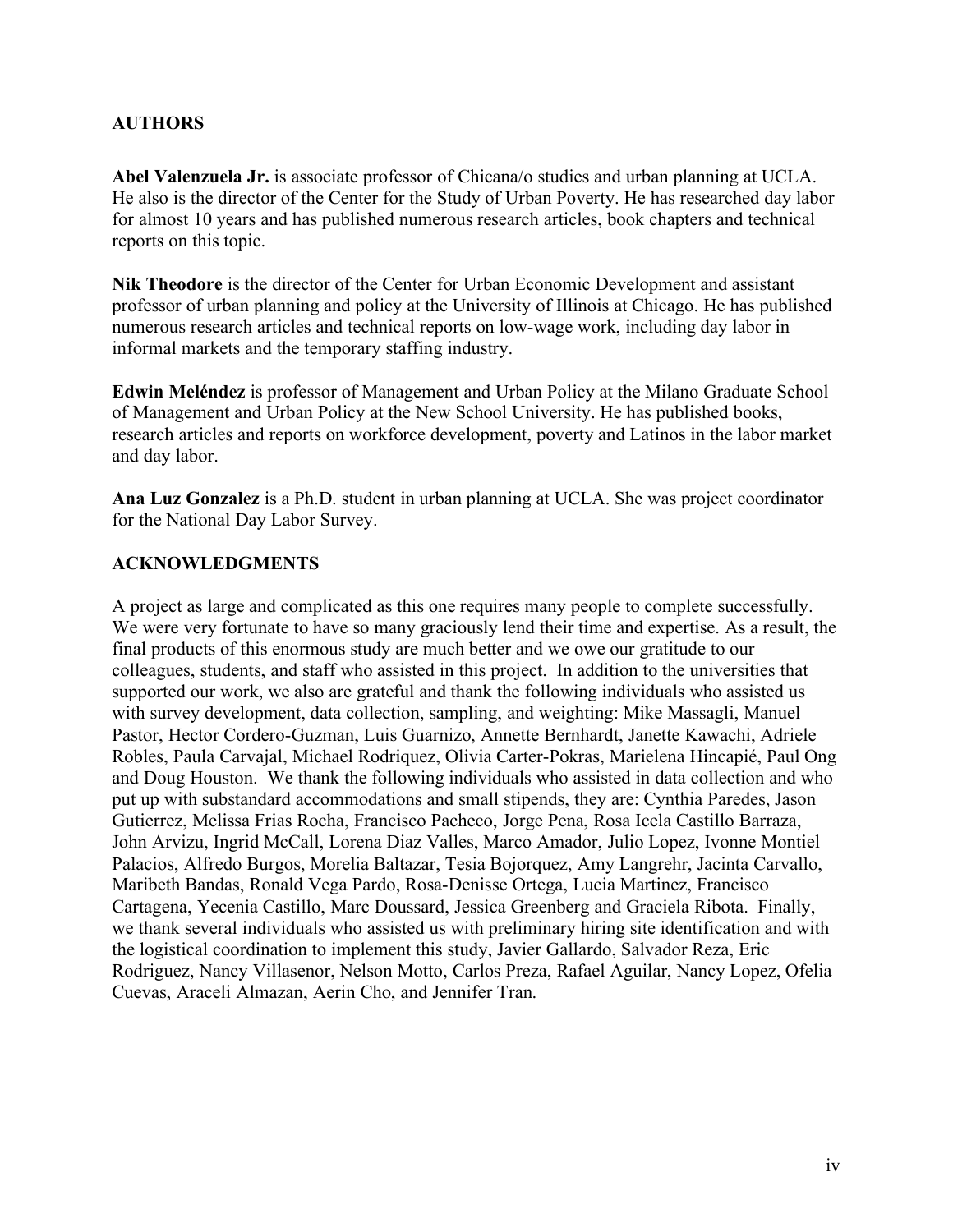# **ON THE CORNER:** Day Labor in the United States

### **Introduction: Day Labor in the United States**

Each morning, at hundreds of open-air hiring sites in cities throughout the United States, workers and employers meet to arrange employment for the day. These sites are *day-labor markets* where workers gather in the early morning hours, eagerly awaiting prospective employers to hire them to complete short-term clean-up, gardening, painting, demolition and other manual-labor projects. The day-labor site is a spot market where workers and employers meet to negotiate the terms of employment, including job tasks, wages and length of the work day. Daily assignments are mainly for work in the construction and landscaping industries, though day laborers are also hired as farm workers, cleaners and movers. Their employers are usually residential construction contractors and homeowners who need immediate help with work projects.

Day-labor sites tend to form near home improvement stores, at busy intersections, and in parks and other public spaces. Many hiring sites are quite large, with upwards of 75 workers assembling to search for work each day, and a few sites draw more than 200 job seekers on a typical workday. The number and size of hiring sites nationwide has increased dramatically in recent years, raising questions regarding the driving forces behind the growth of day-labor hiring sites in the United States, and what these sites mean for urban labor markets and the communities in which they are located.

The reasons behind the growth of day labor in the United States are many, and involve the complex interaction between the forces of labor supply and demand, patterns of industrial change, and increased migration flows to the United States. On the demand side of the labor market, there has been a push for greater labor market flexibility in all sectors of the U.S. economy, and the construction industry is no exception. Cost pressures in the industry have induced construction contractors to adopt alternative hiring practices, and many have increased their use of contingent workers who are hired on an as-needed basis. Of course, outside of its unionized segments, the construction industry has always employed a large share of on-call workers who are hired on short notice for short-term projects. The formation and growth of day-labor hiring sites is, in part, an outgrowth of the ongoing demand for contingent workers within the construction industry and allied activities such as landscaping and material hauling.

On the supply side of urban labor markets, workers are increasingly turning to day-labor hiring sites, and other sources of contingent work like temp agencies and labor brokers, following the deterioration of job opportunities in the local economy. Plant closings and mass layoffs continue to plague many cities, particularly old industrial centers, which have seen the widespread loss of manufacturing jobs and employment in ancillary industries. For many workers in cities with declining employment prospects,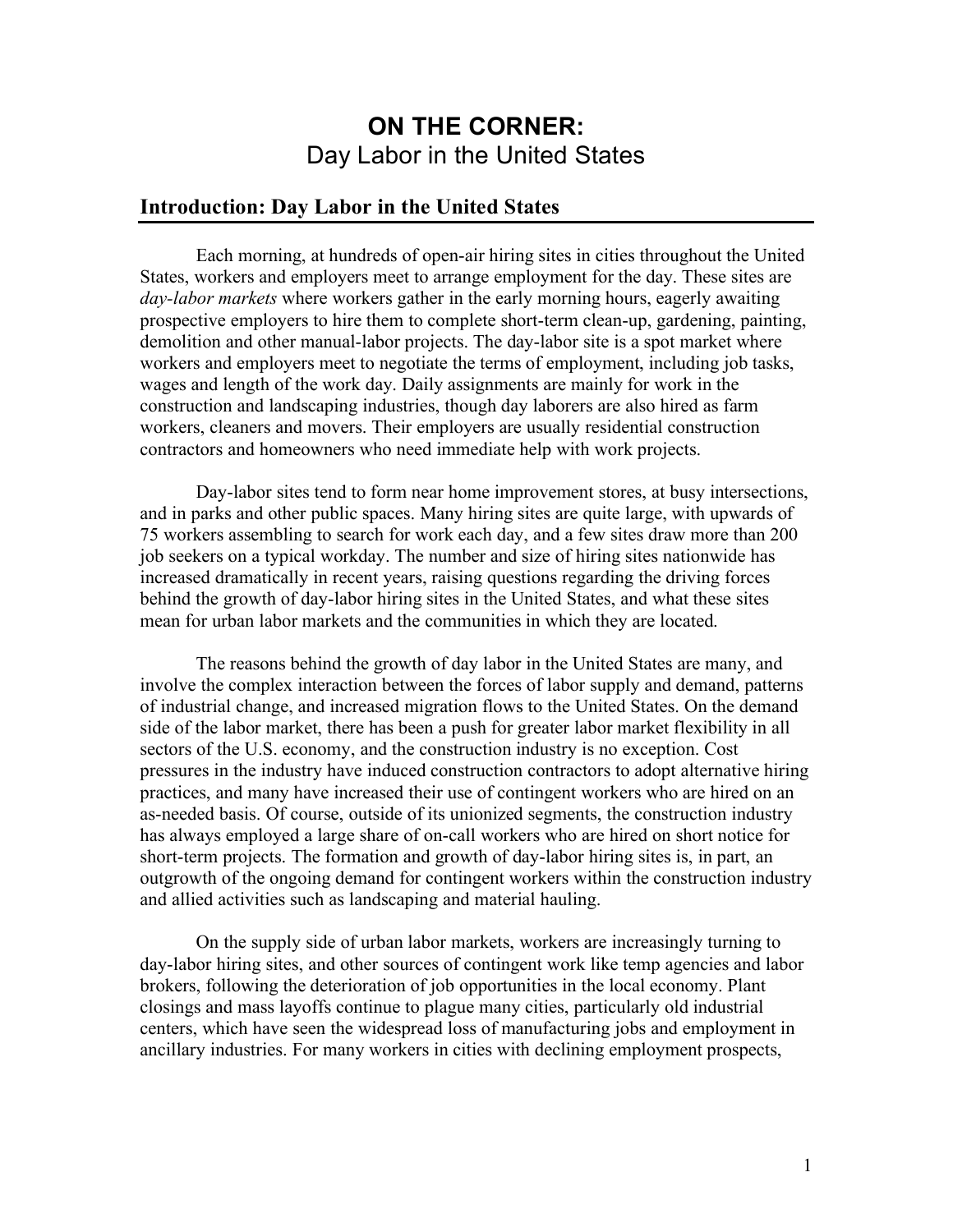day labor provides a chance to regain a foothold in the urban economy. For others, it is a first job in the United States and an opportunity to acquire work experience, skills and employer contacts. For still others, it represents an opportunity to earn an income when temporarily laid off from a job elsewhere in the economy. As a result of these and other factors, many workers have come to rely on day-labor hiring sites for job opportunities.

The growth of day-labor hiring sites is also related to changing patterns of immigration to the United States, particularly increased immigration flows outside of traditional port-of-entry cities like New York, Los Angeles and Chicago. New migratory circuits have developed in the South and parts of the East and Midwest, especially in small cities and towns with abundant employment opportunities, at least in low-wage occupations. There has been a dramatic increase in labor migration to these areas, and day-labor hiring sites have become one mechanism for organizing the supply of immigrant laborers for the construction industry and other sectors of the economy. Historically, U.S. employers have relied on immigrant labor to fill jobs in a range of occupations, and that demand has not abated. In fact, it has grown as cost pressures remake the terms of competition in a range of industries, pushing employers to find new strategies for remaining competitive. Industries as diverse as agricultural production, textile manufacturing, child care, restaurants, food processing and construction attempt to cope with cost pressures by hiring undocumented immigrants at low wage rates (see Hum, 2003; Nees, 2005; Sassen, 2005).

The proliferation of day-labor hiring sites in the United States has occurred within the context of these shifts in labor supply and demand, and signs point to the continued growth of day-labor work. However, like many other lower-wage occupations, day labor has been characterized by routine violations of workers' rights. Reports of the nonpayment of wages and workplace safety concerns, among others, suggest that the emergence of day labor is not an entirely benign phenomenon, particularly for its workforce. These issues have attracted attention from the media, policy makers and the general public. But informed public debate on the scope and significance of day labor has been hampered by the lack of accurate information about this labor market. This study seeks to address this shortcoming.

The findings presented in this report are based on the National Day Labor Survey. A random sample of day laborers was drawn from 264 hiring sites in 139 municipalities in 20 states and the District of Columbia. A total of 2,660 day laborers were surveyed during July and August 2004. Day laborers were asked a series of questions regarding their work experiences, demographic characteristics and issues related to day-labor work. The report is divided into four sections. **Section I** examines the organization of the daylabor market, highlighting the size of the market, its geographic distribution and the types of hiring sites that comprise this labor market. **Section II** describes the work of day laborers, including their job assignments, wages and earnings, and working conditions. This section also documents the incidence of workers' rights abuses and violations of basic labor standards that too often accompany day-labor work. **Section III** presents a demographic profile of the day laborers, including their personal characteristics and work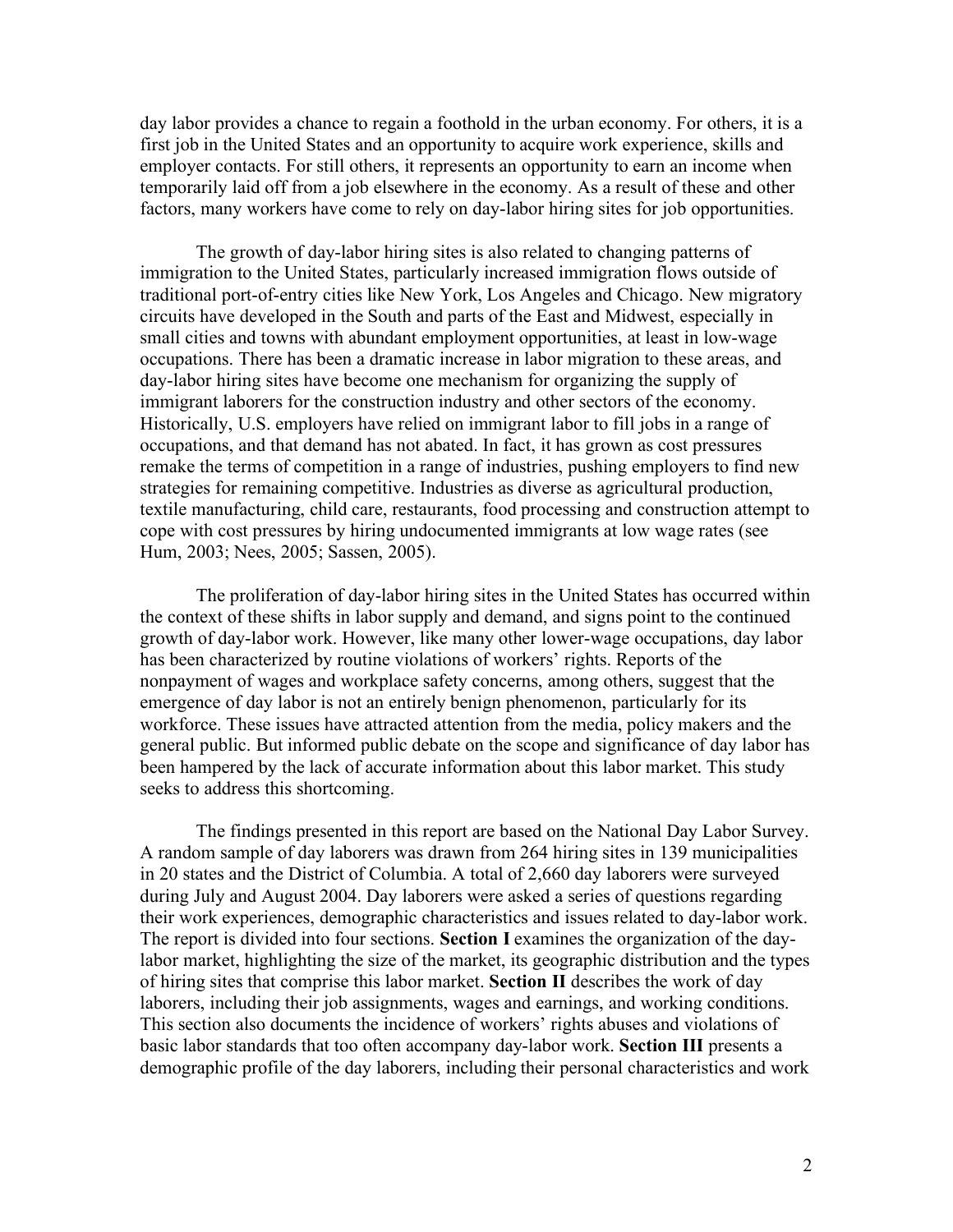experiences. **Section IV** considers approaches to safeguarding workers' rights, normalizing the hiring of day laborers, and resolving many of the community tensions that have developed around this labor issue.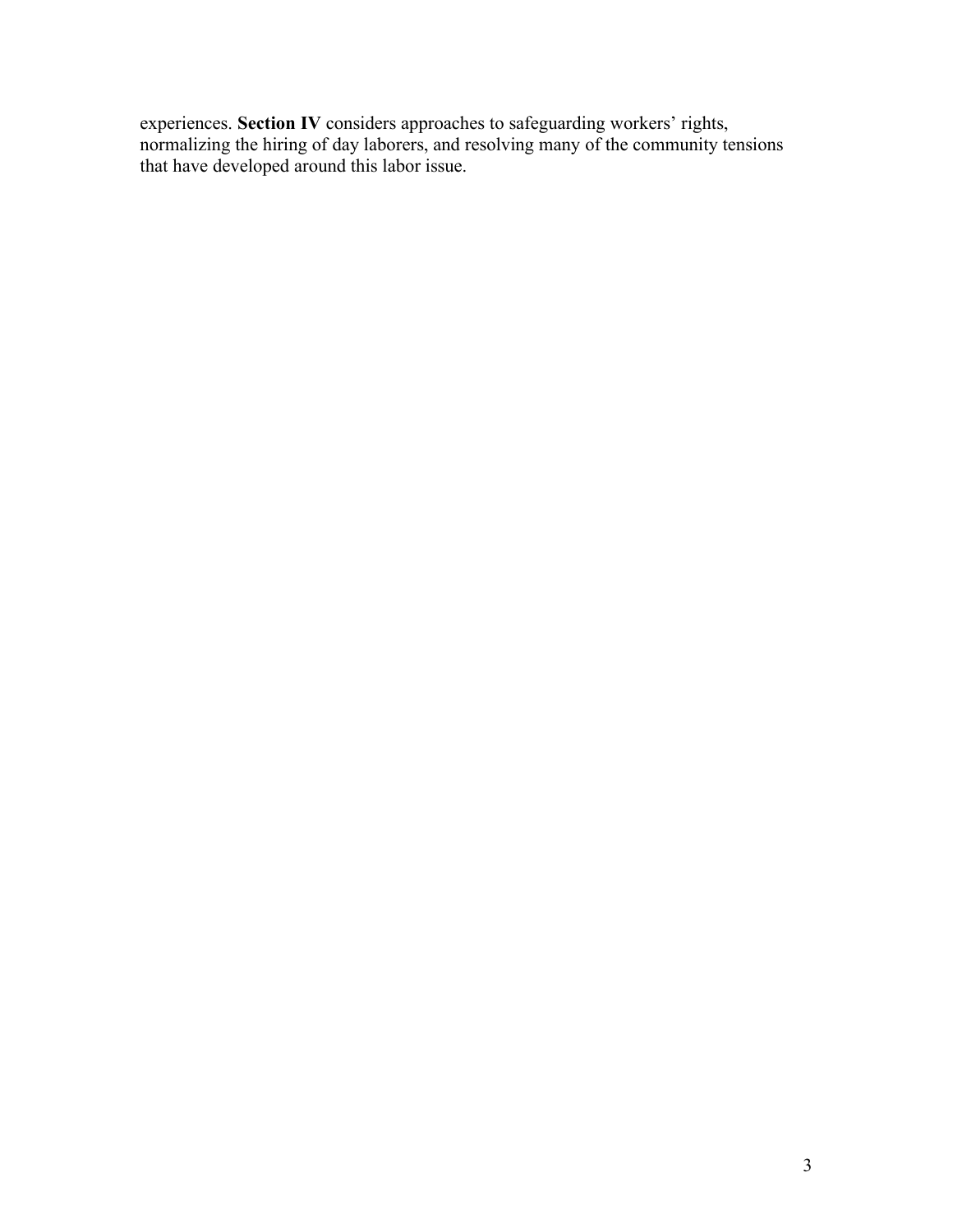# **Section I The Organization of the Day-Labor Market**

On any given day, approximately 117,600 workers are either looking for day-labor jobs or employed as a day laborer. <sup>1</sup> More than three-quarters of day laborers (79 percent) congregate at informal hiring sites that have formed in front of home improvement stores and gas stations, along busy thoroughfares and near expressway onramps, and in parks and other public spaces. The remaining 21 percent seek work through day-labor worker centers that operate formalized hiring halls where employers and workers arrange the terms of employment for the day.

The largest concentration of hiring sites and day laborers is in the West, while the Midwest is the region with the fewest number of sites and workers (Table 1). The size of individual day-labor hiring sites varies considerably. One-third of all sites are small sites (with 25 workers or less), 37 percent are medium sites (with 26 to 50 job seekers), 23 percent are large sites (with 51 to 100 job seekers) and 7 percent are very large sites (with more than 100 job seekers). <sup>2</sup> The day-labor hiring site is a dynamic labor market whose size and dimensions change by the season, week, day and even hour. The daily flow of workers through a site can vary dramatically as workers leave the site once they receive a job assignment and new job seekers are drawn to the site in their search for employment.

An example of the hourly changes in the number of day laborers looking for work one morning at a large site in the Phoenix metropolitan area illustrates this point. Workers began gathering at the site before 6 a.m., and by 6:30 a.m. 32 job seekers were present. The number of available workers increased to 71 and 83 job seekers at 7:30 a.m. and 8:30 a.m., respectively, even as some workers left the site to work that day. Employers continued to select workers and by 9:30 a.m. the number of job seekers had fallen to 50. By 10:30 a.m., just 32 job seekers remained. Throughout the course of this morning, a similar process was replicated at each of the hundreds of other hiring sites across the country, as the number of available workers rose and fell depending on the strength of employer demand.

 $1$  The dimensions of the day-labor market are very fluid; on a daily basis new workers enter this market while others leave it. Similarly, some hiring sites diminish in size or disappear, while new ones emerge. The national count of the day-labor workforce represents a snapshot of this workforce in the United States. This snapshot does not consider workers who might enter or leave the market through the course of a year. Nor does it estimate the growth of the market from when the survey was taken (2004) and the printing of this report. Therefore, the number reported is likely to be higher if we were to replicate the survey today or if we were to adjust to measure workers who participate in this market during a one-year period. See Appendix for a description of the methodology used for generating this estimate.

 $2$  These workforce estimates consider only the number of job seekers present at hiring sites on the day worker interviews were conducted (though additional counts were taken weeks prior to the fielding of the survey). Point-in-time counts were taken each hour for five hours. Therefore, these figures undercount the total size of the day-labor workforce since they do not account for workers who were hired prior to the time when the count was taken or workers who regularly use the hiring site but for some reason did not search for work on the day when we surveyed.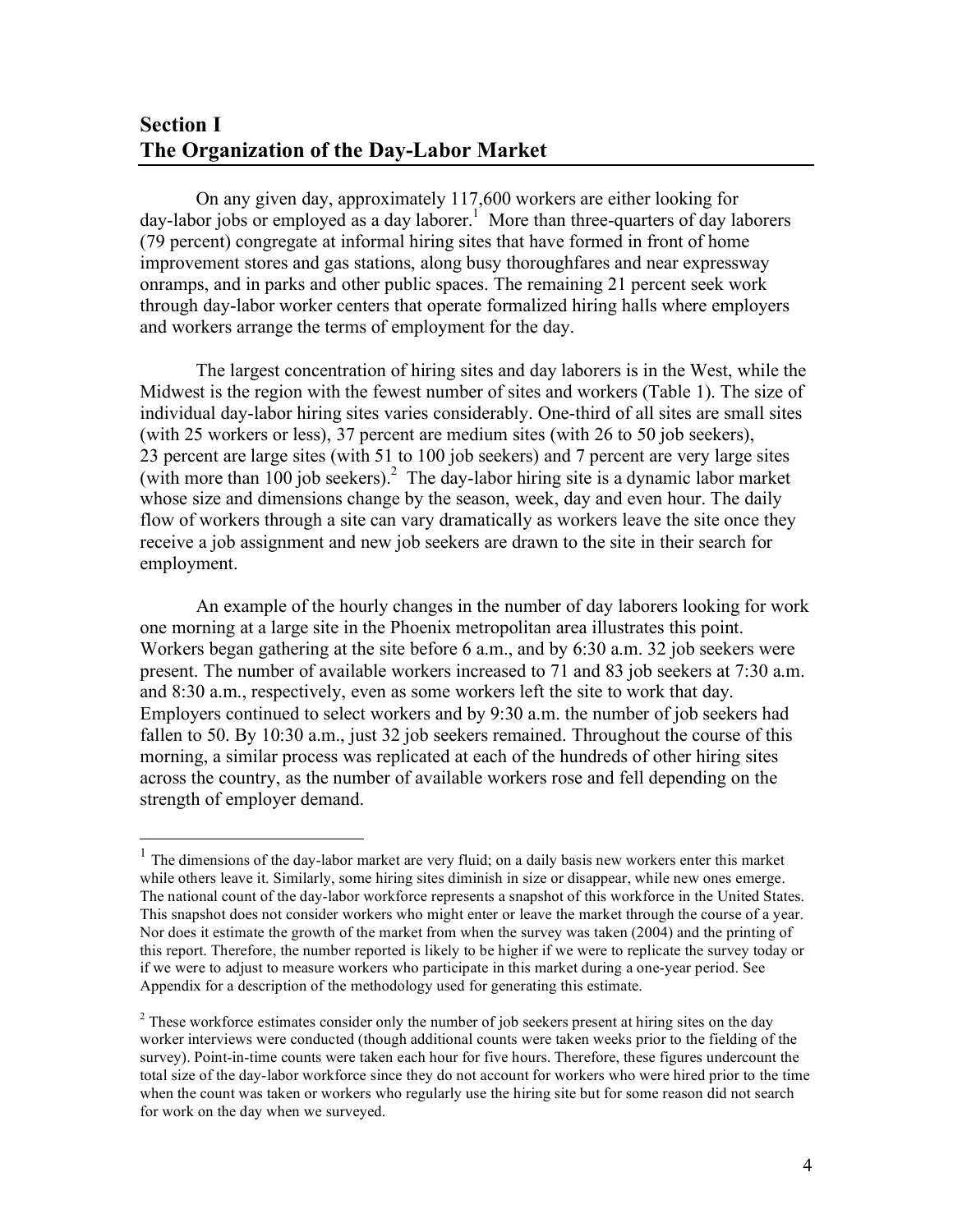| Region           | Distribution of<br>Workers | Percentage of<br>Workers | Percentage of<br><b>Hiring Sites</b> |
|------------------|----------------------------|--------------------------|--------------------------------------|
| West             | 49,647                     | 42                       | 41                                   |
| <b>Midwest</b>   | 5,059                      | 4                        | 3                                    |
| <b>Southeast</b> | 21,059                     | 18                       | 13                                   |
| South            | 14,353                     | 12                       | 13                                   |
| East             | 27,529                     | 23                       | $\frac{30}{2}$                       |
| <b>Total</b>     | 117,647                    | 99*                      | 100                                  |

#### **Table 1: Distribution of Day Laborers and Hiring Sites by Region**

\*Total may differ from 100 percent due to rounding.

Source: National Day Labor Survey, 2004.

Hiring sites on the East Coast tend to be the largest in the country (Table 2). On average, 40 workers gather at these sites, while 36 workers gather at sites in the Midwest, and 32 workers gather at sites in the Southwest. The largest individual hiring sites are located in Langley Park, Md. (peak recorded workforce of 349 job seekers); Chicago (peak recorded workforce of 154 job seekers); Phoenix (peak recorded workforce of 138 job seekers); and San Francisco (peak recorded workforce of 133 job seekers).<sup>3</sup> Large sites of this sort tend to have an extensive and shifting geography that often encompasses several blocks along the major thoroughfare where workers congregate. The radius might also extend several blocks from the epicenter of the hiring site as workers fan out in all directions in the hope of improving their chances of securing a job opportunity with an employer.

| <b>Region</b> | <b>Average Number of Job Seekers</b> |
|---------------|--------------------------------------|
| West          | 29                                   |
| Midwest       | 36                                   |
| Southwest     | 32                                   |
| South         | 25                                   |
| East          | 40                                   |
| Total         | 32                                   |

| Table 2: Average Number of Job Seekers per Hiring Site, by Region |  |  |  |
|-------------------------------------------------------------------|--|--|--|
|                                                                   |  |  |  |

Source: National Day Labor Survey, 2004.

<sup>&</sup>lt;sup>3</sup> These figures count only those job seekers present at the hiring site and do not include day laborers who have left the site to work that day. Other very large hiring sites exist. However, these sites were not included in our sample and therefore workforce counts were not taken. Some of these sites, such as one in Queens, New York and another in Palm Beach County, Florida, have numbers of available workers that exceed those recorded here.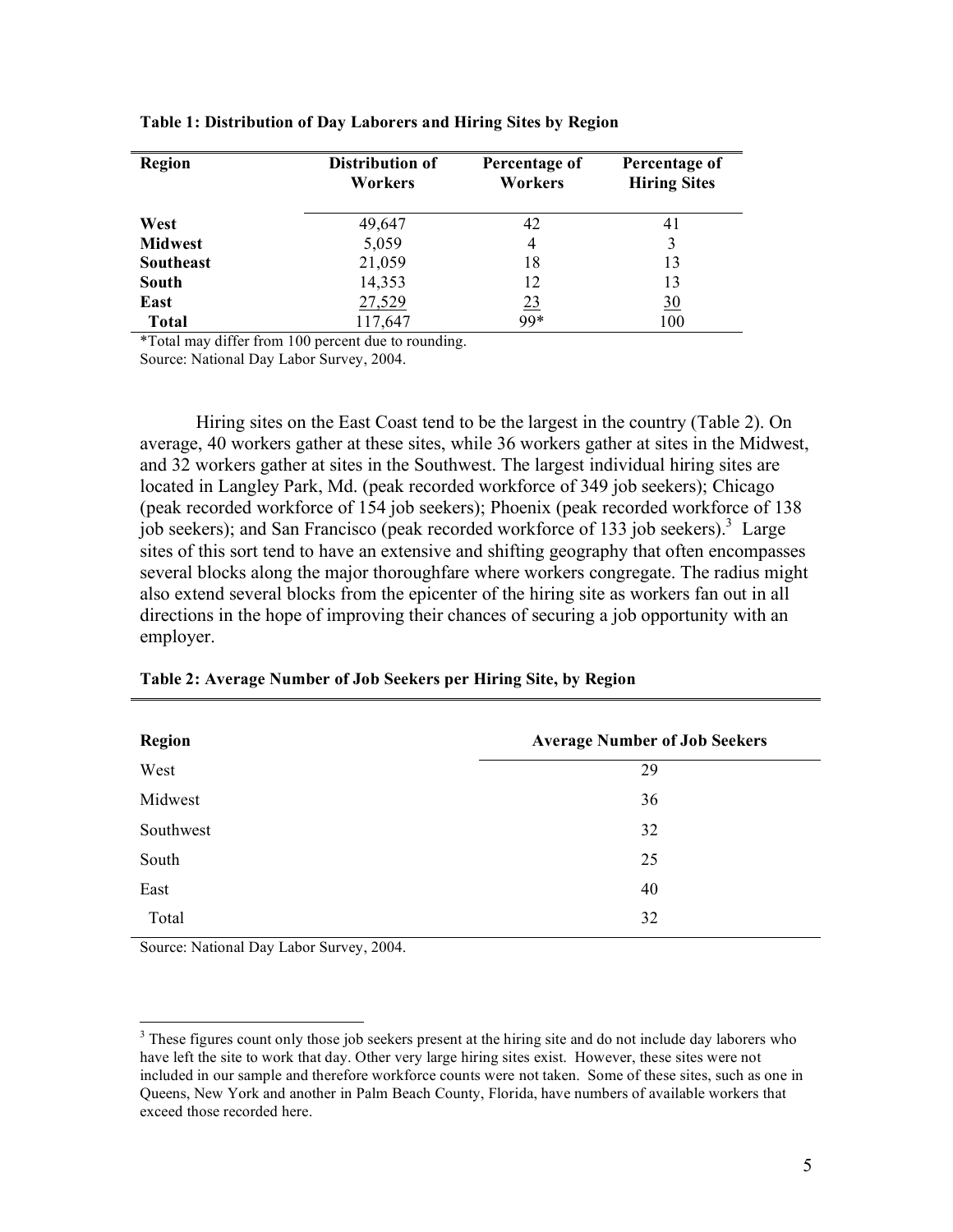Most day-labor sites operate year round, even in the East and Midwest where winter months bring frigid temperatures. During the spring and summer months, the size and number of markets swells as construction industry activity increases and with it, the demand for informally employed laborers. In addition to the daily fluctuations that are typical of day labor, some workers cycle through this labor market as they use the contacts developed with employers to secure longer-term assignments or to identify employment opportunities in the formal economy. When these jobs are concluded or if an unemployment spell occurs, workers return to the informal hiring sites to again search for employment.

Fluctuations in the availability of work are endemic to the day-labor market. The day-labor workforce is an entirely contingent workforce; workers are hired only when employers need them and the duration of the employment "contract" (which consists of nothing more than a verbal agreement) is unsecured and open-ended. In other words, day laborers are entirely at-will employees and employers are in no way bound to honor promises of continuing employment, whether from one day to the next or from one hour to the next. In the following section of this report, we discuss the insecurity of day-labor employment, which explains many of the occupation's defining characteristics (such as the low annual earnings of day laborers).

The very existence of the day-labor market, and the proliferation of day-labor hiring sites across the United States, is driven by employer demand. Day-labor markets have formed to supply workers to the construction and landscaping industries, and to provide help to homeowners/renters with clean-up, moving and gardening projects. The length of any given assignment is usually short, about one day. But because such a large number of employers turn to informal hiring sites as a source of workers, most day laborers are able to string together enough assignments to allow them to earn a modest income.

#### *Formal Hiring Sites: Day-Labor Worker Centers*

In addition to the hundreds of informal hiring sites that have proliferated across the United States, we identified 63 day-labor worker centers created by community organizations, municipal governments, faith-based organizations and other local stakeholders.

The creation of day-labor worker centers is a relatively recent phenomenon, with most having been established since 2000 (Figure 1). Centers typically are located near informal day-labor hiring sites, offering both workers and contractors an alternative to the unregulated sites found on street corners and in parking lots. Indeed, location can be a crucial determinant of a center's success, and these hiring sites frequently are established in areas where both workers and employers have ready access. Fifty-seven percent of centers are located along busy thoroughfares, 53 percent are located in predominantly residential areas and 18 percent are located near home improvement stores where day laborers often congregate.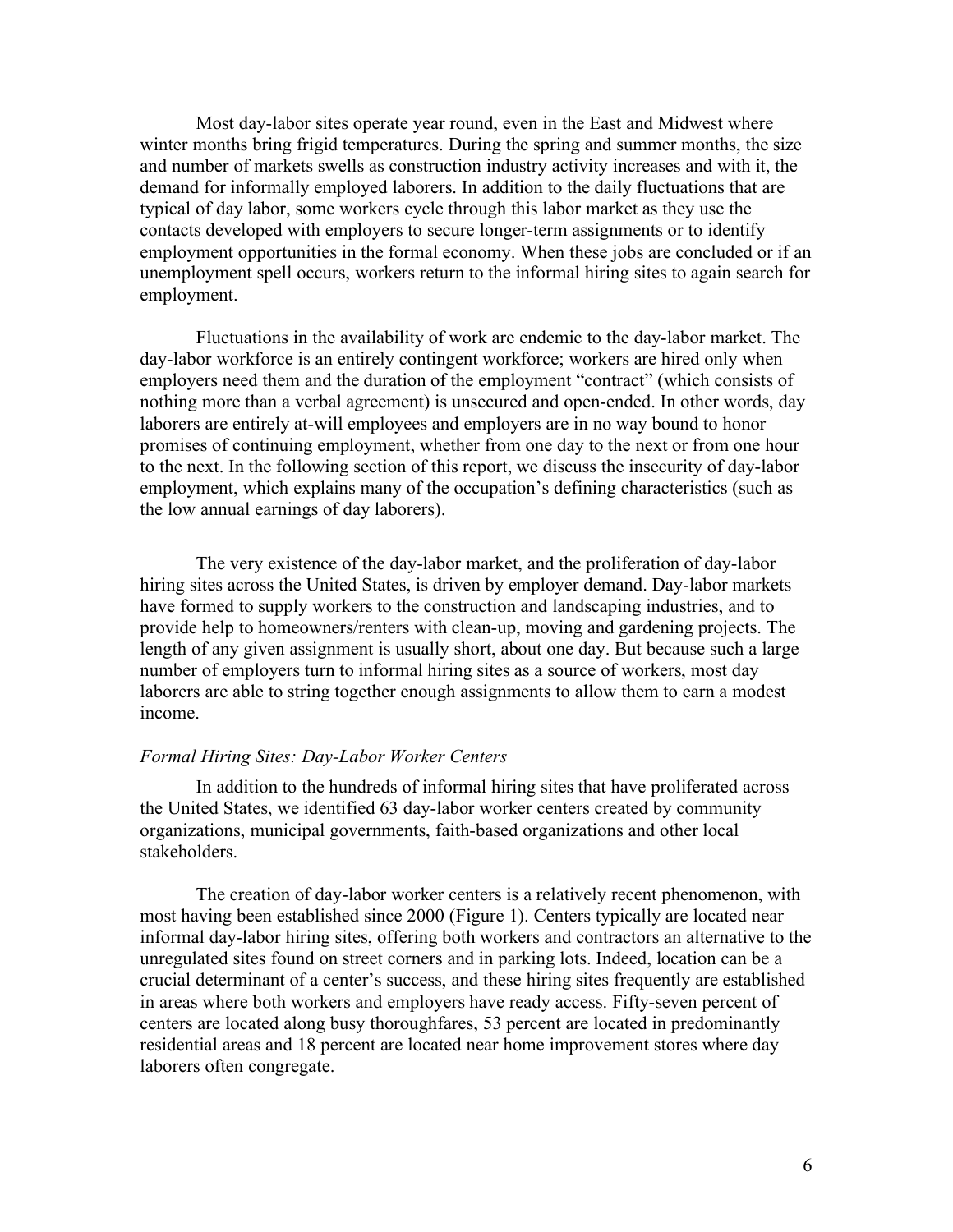

Many worker centers were created through partnerships between community organizations, local governments, faith-based organizations and law-enforcement agencies. Other partners may include local businesses and labor unions. Typically, community organizations, municipal governments or faith-based organizations assume the responsibilities of lead partner, and each of the worker centers surveyed is operated by one of these entities. Community organizations operate 43 day-labor worker centers (68 percent), while city government agencies and church groups each operate 10 centers (16 percent, respectively).

Most day-labor worker centers provide fairly basic accommodations to workers and employers. All operate as hiring halls where employers and day laborers can arrange work for the day. Available amenities and services typically include restrooms, drinking water, places to sit, telephones, classrooms, outreach to employers and parking facilities. But even such simple provisions are a marked improvement over informal hiring sites. Moreover, they serve to establish a worker center's presence in the day-labor market. The primary purpose of day-labor worker centers is to regulate the day-labor market by intervening in the market and establishing rules governing the search for work and the hiring of laborers.

We find that most worker centers:

- 1. provide a defined space for workers to assemble, as well as a job-allocation system (either a lottery, list of available workers or some other selection mechanism) that imposes order or a hiring queue on the day-labor hiring process.
- 2. require job seekers and employers to register with center staff.
- 3. set minimum wage rates.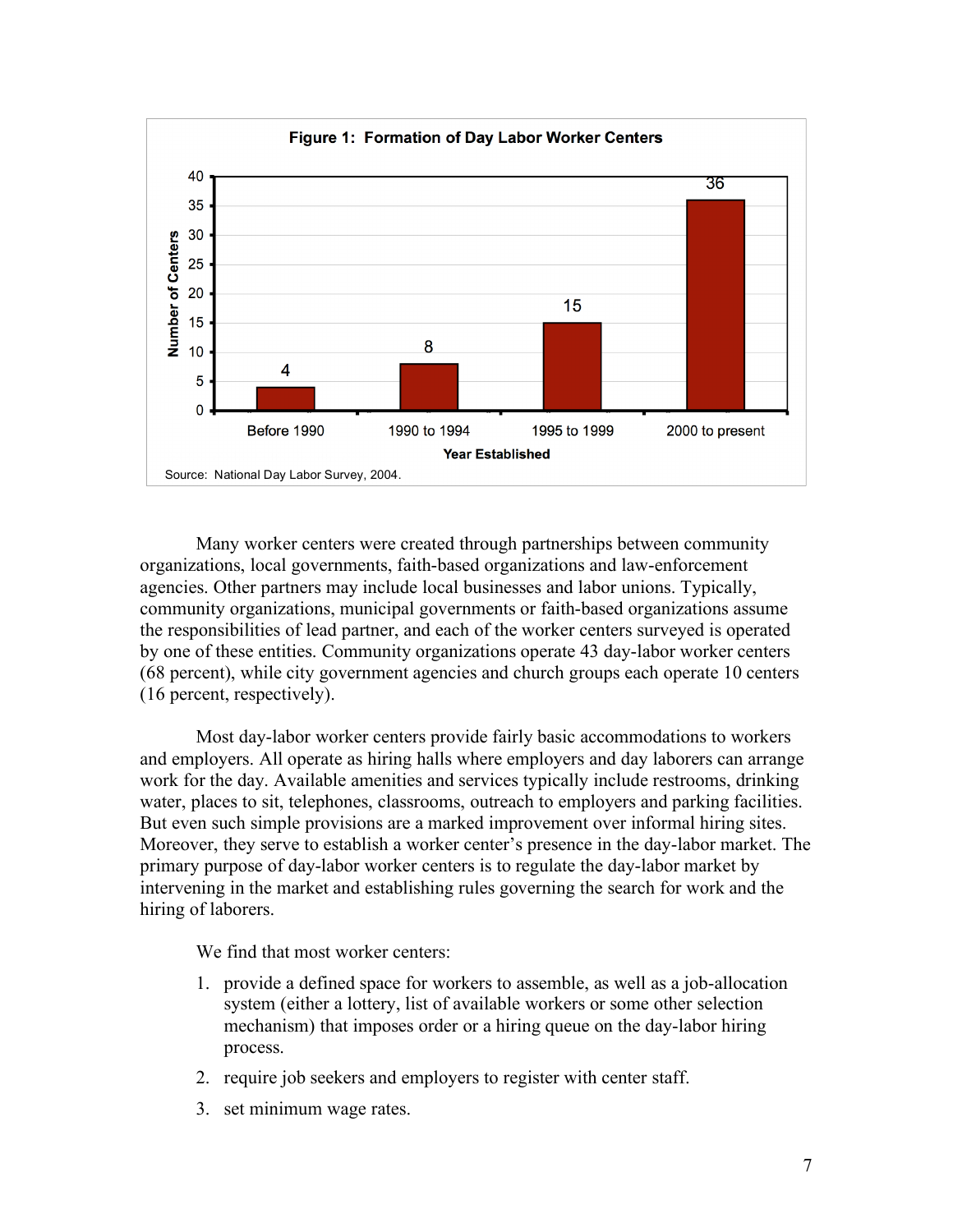4. monitor labor standards, employer behavior and worker quality.

Through these core activities, worker centers are able to place a floor under conditions in the day-labor market. As we show later in the report, day labor is characterized by rampant violations of labor standards, particularly when hiring is arranged through the types of informal and unregulated sites that have proliferated in recent years. The next section of this report examines the types of jobs day laborers are hired to complete, as well as their wages and working conditions, calling attention to many of the violations of labor and employment laws that are all too common in this labor market.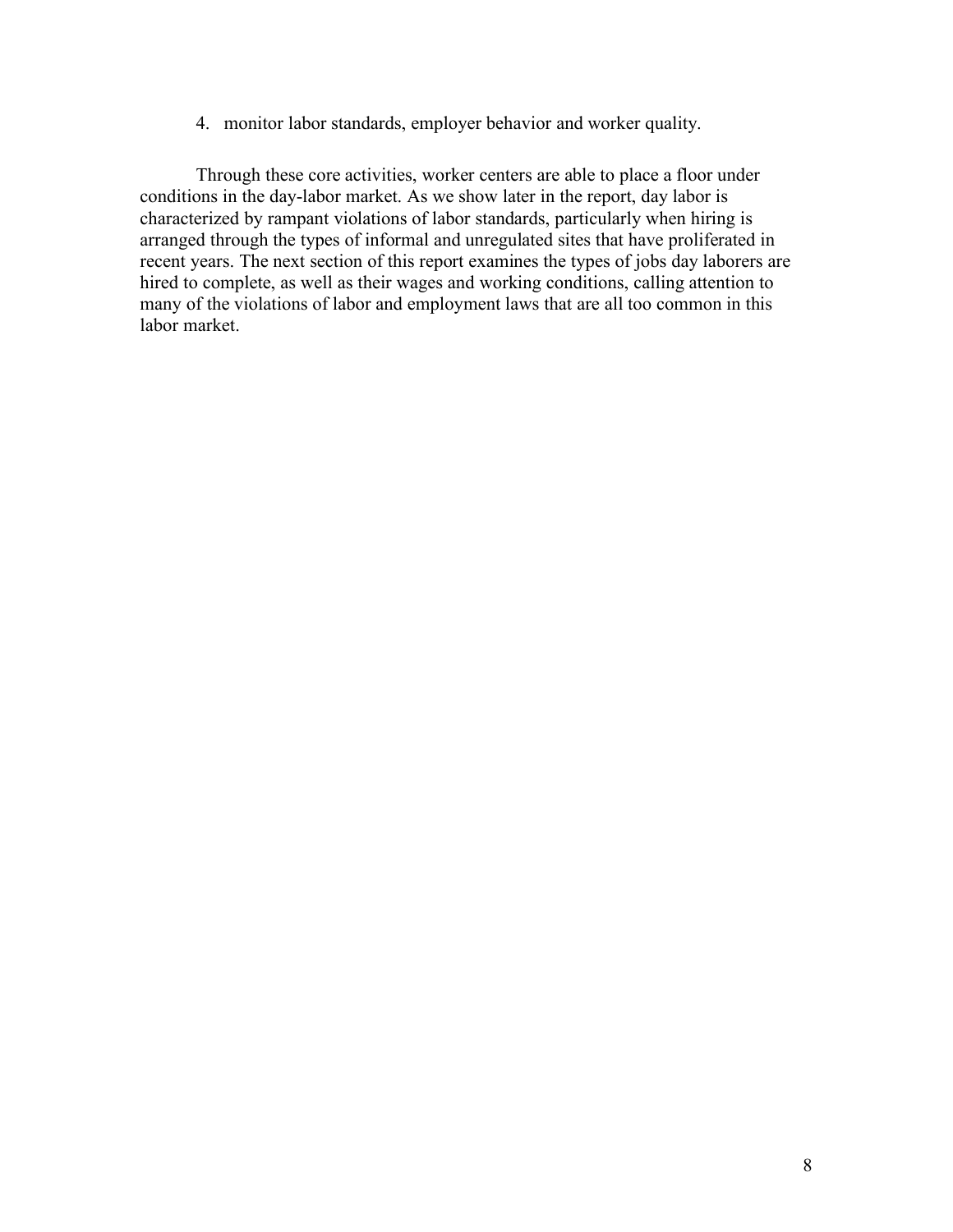## **Section II Day-Labor Work**

Day laborers are mainly employed by homeowners/renters (49 percent) who are looking for help with clean-up, moving and gardening projects, and by contractors (43 percent) for jobs in the construction and landscaping industries. They perform a variety of manual-labor jobs, most of which involve difficult and tedious physical labor. Top occupations include construction, moving and hauling, gardening and landscaping, and painting (Table 3). The fairly broad range of occupations performed by day laborers reflects a breadth of generalist (and some specialist) skills possessed by these workers. More than two-thirds of day laborers (69 percent) are hired repeatedly by the same employer, suggesting a pattern of satisfied employers and willing workers.

|                         | <b>TOTAL</b> | West           | <b>Midwest</b> | <b>Southwest</b> | <b>South</b> | East           |
|-------------------------|--------------|----------------|----------------|------------------|--------------|----------------|
|                         | (%)          | (%)            | (%)            | (%)              | $(\%)$       | $(\%)$         |
| Occupation              |              |                |                |                  |              |                |
| Construction laborer    | 90           | 92             | 92             | 88               | 92           | 88             |
| Mover                   | 83           | 87             | 75             | 81               | 86           | 79             |
| Gardener/Landscaper     | 83           | 86             | 77             | 89               | 89           | 72             |
| Painter                 | 80           | 82             | 85             | 80               | 83           | 75             |
| Roofer                  | 66           | 67             | 81             | 67               | 67           | 62             |
| House cleaner           | 64           | 62             | 67             | 72               | 67           | 60             |
| Carpenter               | 56           | 54             | 69             | 55               | 67           | 55             |
| Drywall installer       | 58           | 60             | 68             | 56               | 64           | 53             |
| Farm worker             | 51           | 51             | 80             | 42               | 55           | 50             |
| Dishwasher              | 39           | 38             | 53             | 32               | 51           | 39             |
| Car washer              | 35           | 34             | 47             | 37               | 43           | 31             |
| Electrician             | 21           | 24             | 20             | 18               | 25           | 16             |
| Cook                    | 17           | 18             | 27             | $\overline{7}$   | 22           | 16             |
| Other                   | 39           | 41             | 21             | 49               | 48           | 26             |
| <b>Type of Employer</b> |              |                |                |                  |              |                |
| Contractor              | 43           | 40             | 41             | 41               | 46           | 50             |
| Private individual      | 49           | 52             | 38             | 55               | 45           | 42             |
| Company                 | 6            | $\overline{4}$ | 20             | $\mathfrak{Z}$   | 9            | $\overline{7}$ |
| Other day laborers      | $\mathbf{1}$ | $\overline{2}$ | $\mathbf{1}$   |                  | $\mathbf{1}$ |                |

#### **Table 3: Top Occupations and Employers of Day Laborers**

Source: National Day Labor Survey, 2004.

The vast majority (83 percent) of day laborers rely on day-labor work as their sole source of income. Seventy percent of day laborers search for work five or more days a week, while 9 percent seek work one or two days a week (Table 4), presumably on the weekend or when they have a day off from another job. The hourly wages and annual incomes of day laborers tend to be extremely volatile, and they are dependent on a range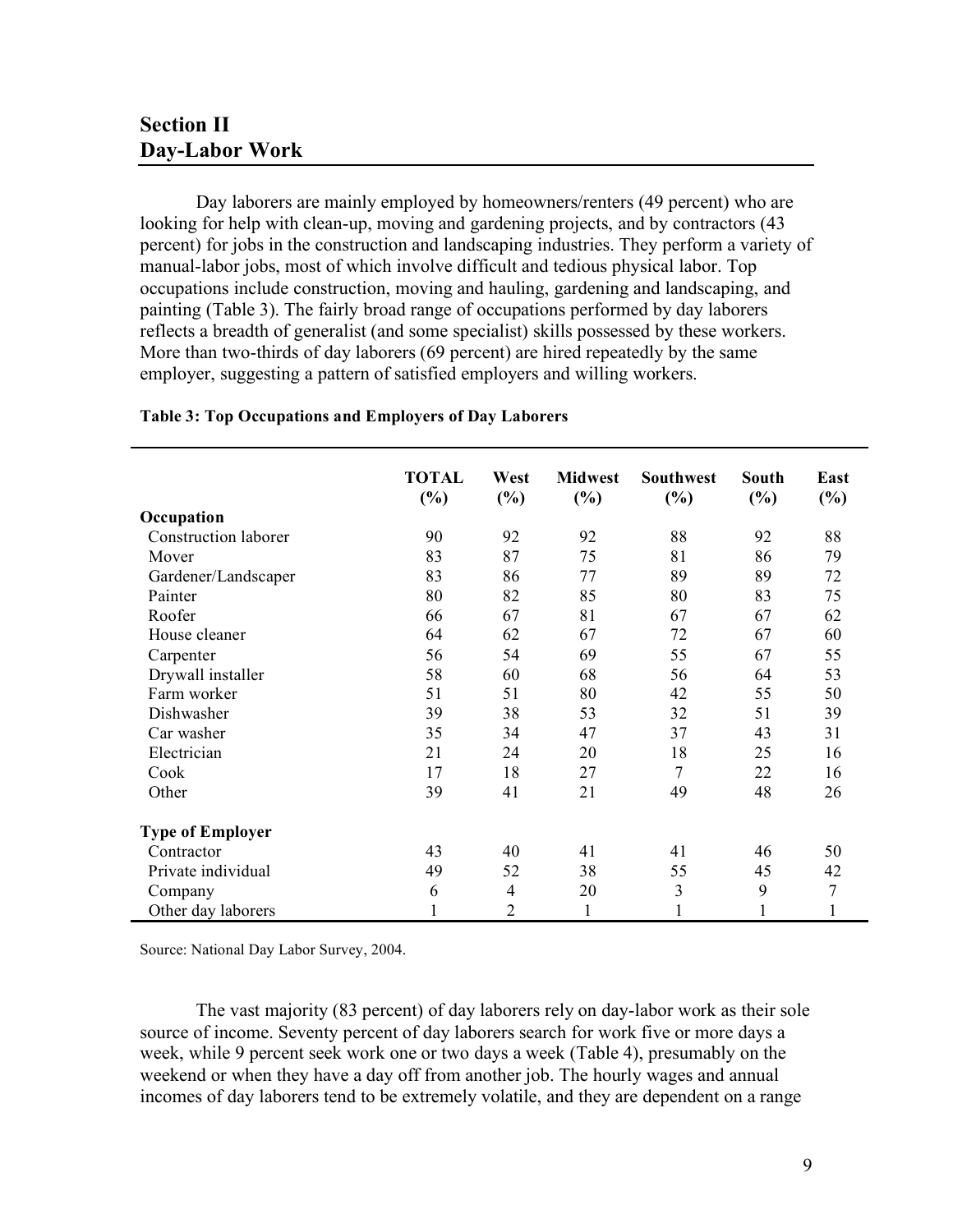of factors related to employer demand, the seasonality of various industries, worker qualifications and the ability of workers to negotiate a fair wage.

| <b>Number of Days Seeking</b><br>Work | <b>Percentage of Day Laborers</b> |  |  |
|---------------------------------------|-----------------------------------|--|--|
|                                       |                                   |  |  |
| $\overline{c}$                        | h                                 |  |  |
| 3                                     | 9                                 |  |  |
|                                       |                                   |  |  |
|                                       | 15                                |  |  |
| 6                                     | 25                                |  |  |
|                                       | 34                                |  |  |
| Median (average)                      | 6 days per week                   |  |  |

#### **Table 4: Number of Days Seeking Work**

Source: National Day Labor Survey, 2004.

#### *Wages and Earnings*

Survey respondents were asked to report their wages and earnings for each job worked during the week prior to when interviews were conducted. From these responses, it is possible to ascertain the wage profile of day-labor jobs (Figure 2). The median hourly wage of day-labor assignments is \$10. However, this figure masks wages at the low and high ends of the wage distribution. For example, at the low end, 1.4 percent of day-labor jobs pay less than the federal minimum wage of \$5.15 an hour, slightly more than 6 percent of assignments pay between the minimum wage and \$7 an hour, and 22 percent of assignments pay between \$7 and \$9.99 an hour. At the upper end of the wage distribution, 46 percent of day-labor jobs pay between \$10 and \$11.99 an hour, while one-quarter paid more than \$12. In cases where hourly wages above \$12 were earned, assignments tended to be highly skilled jobs, such as electrician and plumber.

Although the majority of day-labor assignments pays \$10 per hour or more, the monthly and yearly earnings of most day laborers place them among the working poor. The instability of work combined with occasionally low hourly wages results in low monthly earnings for most day laborers, even during peak periods when work is relatively plentiful (Table 5). In addition, workdays lost to job-related injuries and illness, and the underpayment of wages by some employers, contribute to the problem of low monthly earnings of day laborers.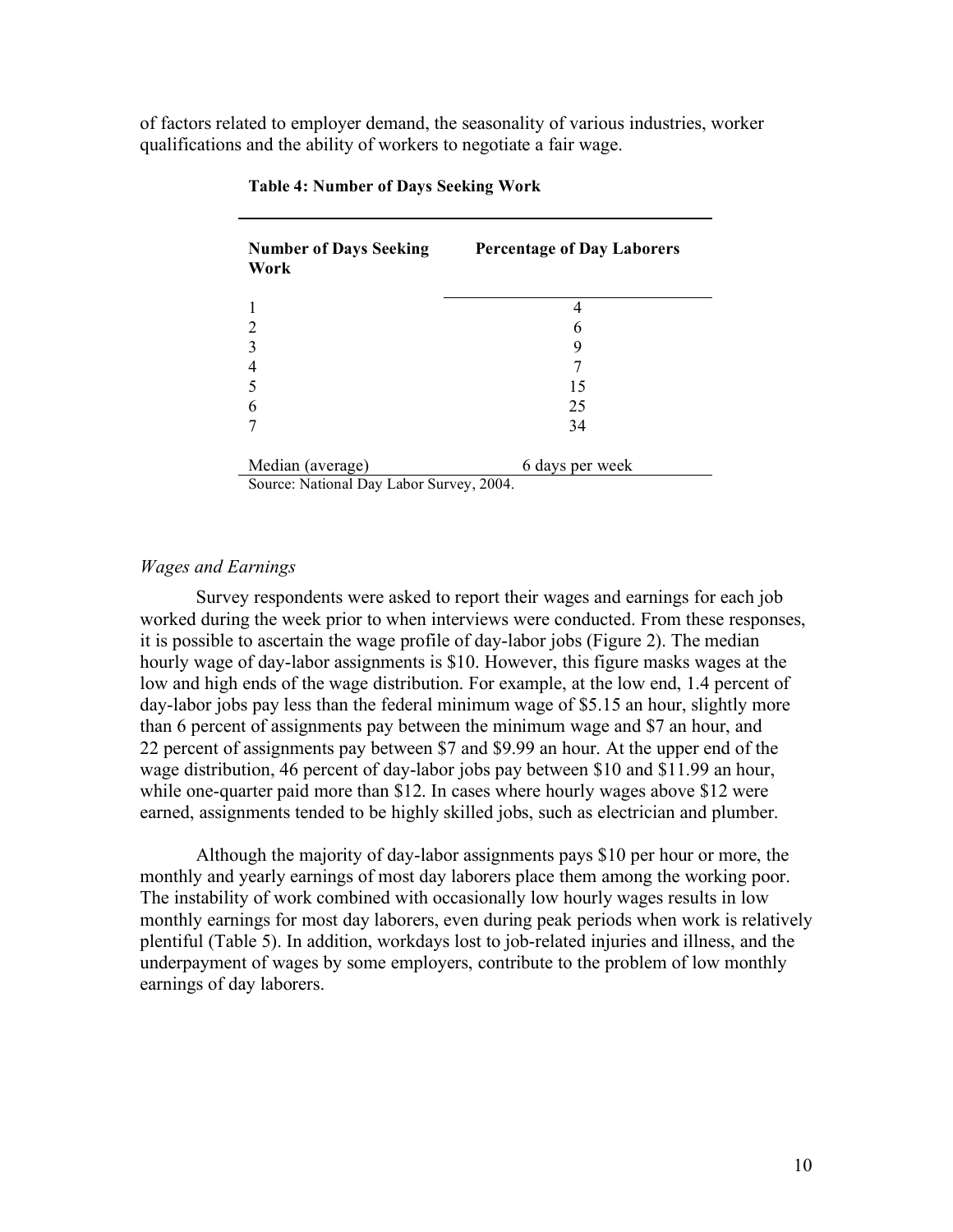

**Table 5: Monthly Earnings of Day Laborers, Full-Time Workers**

| Earnings           | June/July 2004 | <b>Good Month</b> | <b>Bad Month</b> |
|--------------------|----------------|-------------------|------------------|
| \$400 or less      | 25 percent     | 4 percent         | 42 percent       |
| \$401 to \$800     | 36 percent     | 16 percent        | 44 percent       |
| \$801 to \$1,200   | 22 percent     | 26 percent        | 11 percent       |
| \$1,201 to \$1,600 | 9 percent      | 21 percent        | 2 percent        |
| More than \$1,601  | 7 percent      | 34 percent        | 1 percent        |
| Median             | \$700          | \$1,400           | \$500            |

Source: National Day Labor Survey, 2004.

Workers who search for day-labor jobs on a full-time basis (i.e., four or more days a week) had median monthly earnings in June/July 2004 of \$700. However, one-quarter of full-time day laborers earned \$400 or less in that month. Monthly earnings of just \$400 for one-quarter of full-time day laborers are disturbing given that summer months are considered the optimal time of the year to secure day-labor work. On the upper end of the earnings scale, 7 percent of day laborers earned more than \$1,600 in that month. The volatility of monthly earnings can best be observed by comparing the earnings distribution of day laborers' peak (i.e., good months) and slow (i.e., bad months) periods. The median earnings level in a good month rises to \$1,400. However, in a bad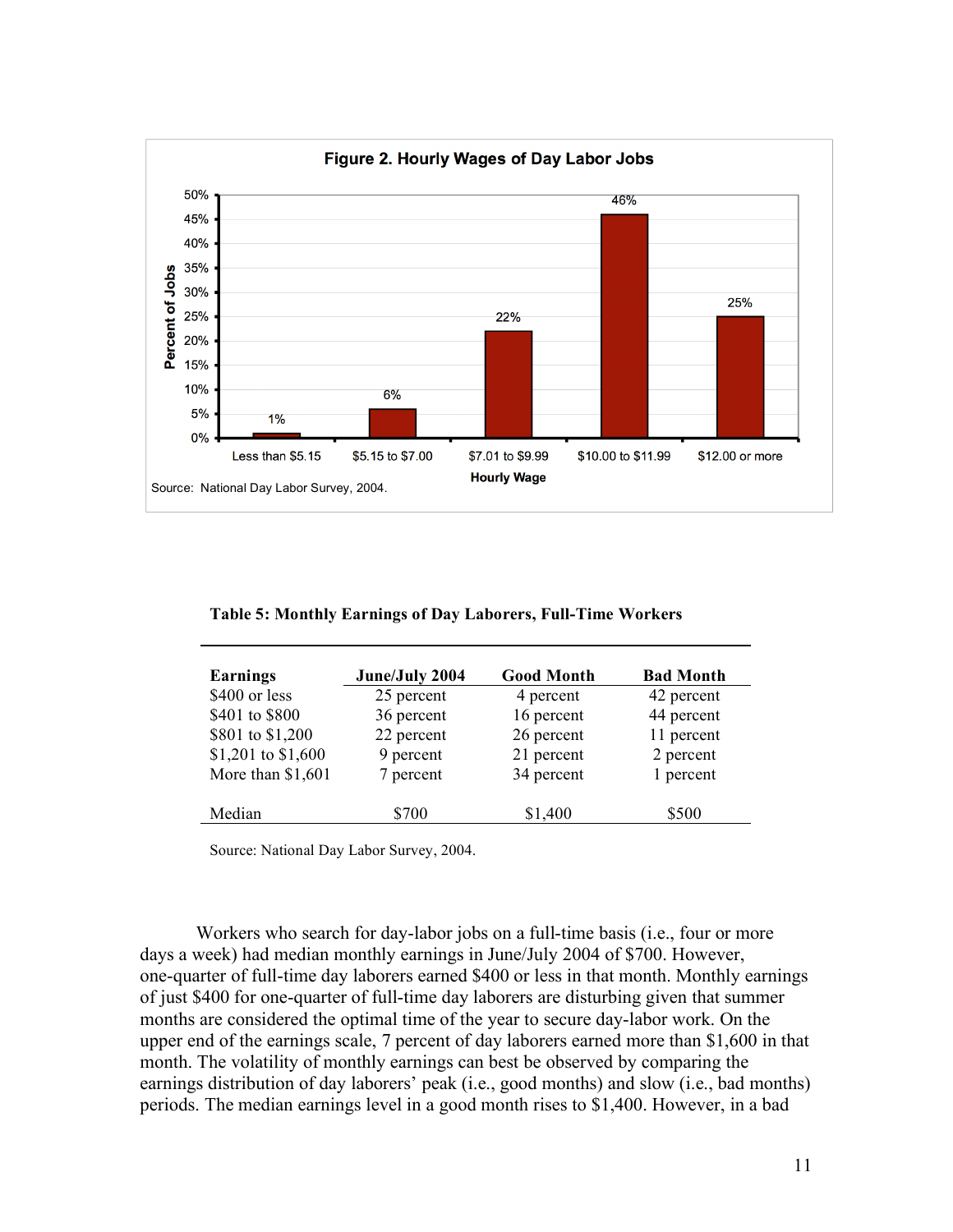month, median earnings fall to just 36 percent of peak-period levels, or \$500. Therefore, even in cases where day laborers have many more good months than bad months, it will be unlikely that their annual earnings will exceed \$15,000, keeping most workers in this market at or below the federal poverty threshold.

#### *Workplace Safety*

Day laborers experience a high incidence of workplace injury. One in five day laborers has suffered an injury while on the job. Rates of work-related injury are highest in the Midwest where one-third of day laborers have been hurt on the job. Most day laborers are aware that their work is dangerous, but the pressing need for employment finds them returning to this market to search for work. About three-quarters of day laborers nationwide find their occupations to be dangerous, while in the Midwest, where roofing jobs are undertaken at significantly higher rates than in the other regions, an astounding 92 percent find their work to be dangerous.

Lost work time due to injury is common among the day-labor workforce. Two-thirds of day laborers have missed work following an injury (Table 6). The incidence of lost work time due to injury is highest in the Southwest and Midwest where 85 percent and 72 percent of workers have missed work, respectively. In many cases, work-related injuries can be severe, resulting in extended periods of time out of work. In the past year, 39 percent of injured day laborers have missed one week or less of work, another 39 percent have missed one to four weeks of work and 22 percent have missed more than one month of work (including 39 percent of day laborers in the Midwest). In addition, many day laborers continue to work despite having suffered an injury. In the past year, 68 percent of day laborers have worked while in pain, yet another indication of these workers' dire need for employment.

Several factors contribute to the exceedingly high rates of on-the-job injury among the day-labor workforce. These include exposure to hazardous conditions (including exposure to chemicals, dust and toxic emissions), use of faulty equipment (including poor scaffold construction and tools that are in poor condition), lack of protective gear and safety equipment, and lack of safety training (Buchanan, 2004; Mehta and Theodore, 2006; Walter et al., 2002). To a certain extent, day laborers face potentially dangerous because many are employed in the construction industry which itself has high rates of work-related injury. But the levels of on-the-job injury experienced by day laborers cannot solely be accounted for by the industry in which they are employed. The inescapable conclusions are that day laborers are hired to undertake some of the most dangerous jobs at a worksite and there is little, if any, meaningful enforcement of health and safety laws. Day laborers continue to endure unsafe working conditions, mainly because they fear that if they speak up, complain, or otherwise challenge these conditions, they will either be fired or not paid for their work (Mehta and Theodore, 2006).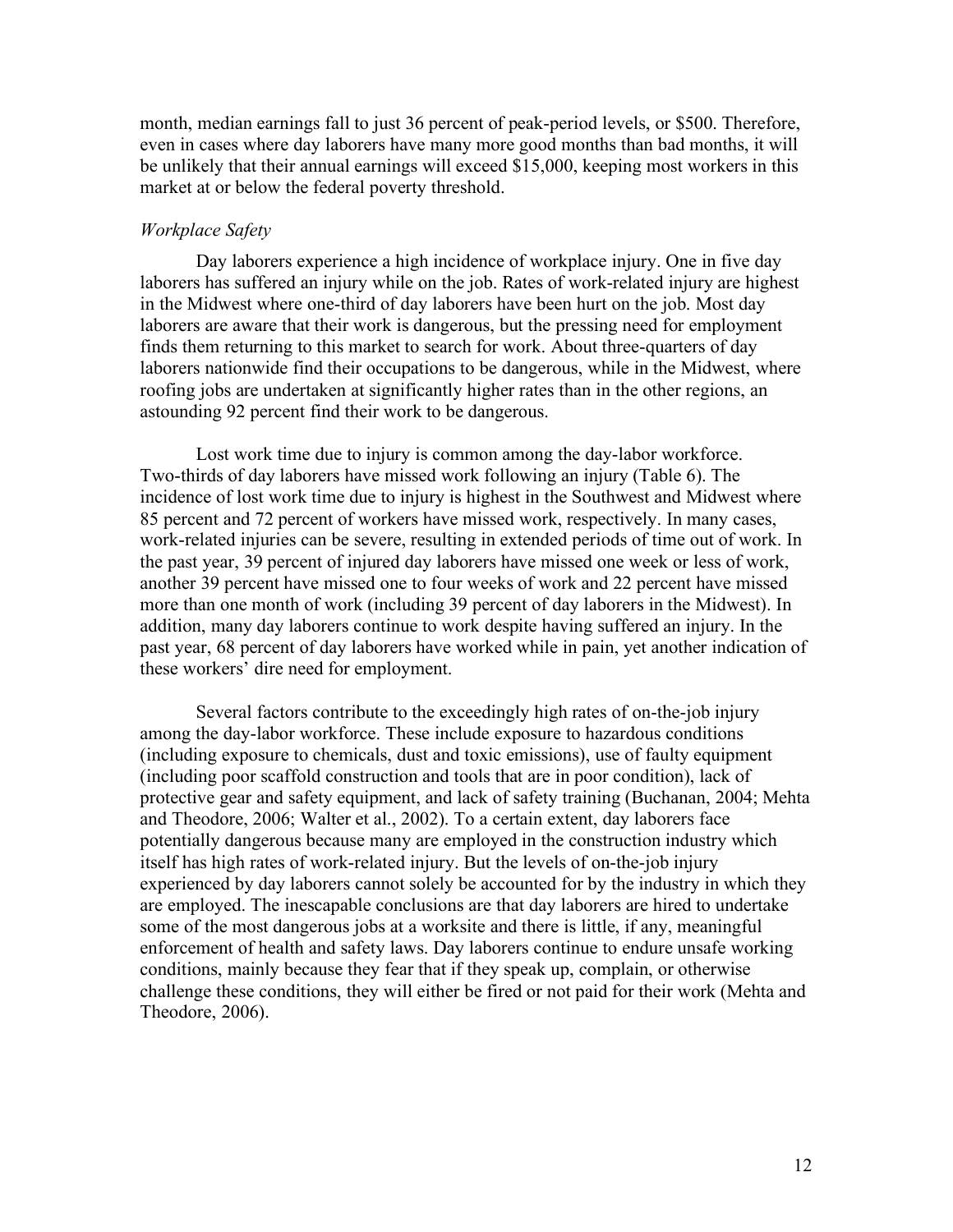#### **Table 6: Day Laborer Injuries**

|                                                                              | <b>Total</b><br>(%) | West<br>(%) | <b>Midwest</b><br>(%) | Southwest<br>(%) | South<br>(%) | East<br>(%) |
|------------------------------------------------------------------------------|---------------------|-------------|-----------------------|------------------|--------------|-------------|
| Share of day laborers that considers<br>jobs dangerous                       | 73                  | 71          | 92                    | 65               | 72           | 81          |
| Share of day laborers that suffered a<br>work-related injury                 | 20                  | 21          | 34                    | 15               | 23           | 20          |
| Share of day laborers that suffered<br>an injury requiring medical attention | 19                  | 19          | 34                    | 15               | 19           | 20          |
| Share of injured workers that missed<br>work due to injury                   | 67                  | 60          | 72                    | 85               | 67           | 69          |
| Number of work days by injured                                               |                     |             |                       |                  |              |             |
| workers<br>$1 - 7$ days                                                      | 39                  | 40          | 55                    | 30               | 29           | 43          |
| $8 \text{ days}$ – one month                                                 | 39                  | 40          | 7                     | 47               | 47           | 36          |
| $30+$ days                                                                   | 22                  | 19          | 39                    | 23               | 24           | 21          |
| Mean number of days missed                                                   | 33                  | 26          | 35                    | 32               | 41           | 39          |
| Number of days working while in                                              |                     |             |                       |                  |              |             |
| pain                                                                         |                     |             |                       |                  |              |             |
| None                                                                         | 32                  | 37          | 32                    | 34               | 17           | 28          |
| $1 - 7$ days                                                                 | 32                  | 33          | 24                    | 19               | 39           | 32          |
| 8 days – one month                                                           | 25                  | 17          | 27                    | 35               | 38           | 28          |
| More than one month                                                          | 12                  | 13          | 17                    | 12               | 6            | 12          |
| Mean number of days worked in pain                                           | 20                  | 22          | 15                    | 19               | 14           | 19          |

Source: National Day Labor Survey, 2004.

Among day laborers who have been injured on the job in the past year, more than half (54 percent) did not receive the medical care they needed for the injury, mainly because the worker could not afford health care or the employer refused to cover the worker under the company's workers' compensation insurance. It is likely that most of the work-related injuries suffered by day laborers that required medical attention should have been covered under workers' compensation policies. However, just 6 percent of injured day laborers had their medical expenses covered by their employer's workers' compensation insurance. In most cases, employers evade these costs (i.e., rising workers' compensation premiums), often by simply denying coverage to workers or by threatening workers with nonpayment of wages or other forms of retaliation should they attempt to file a claim.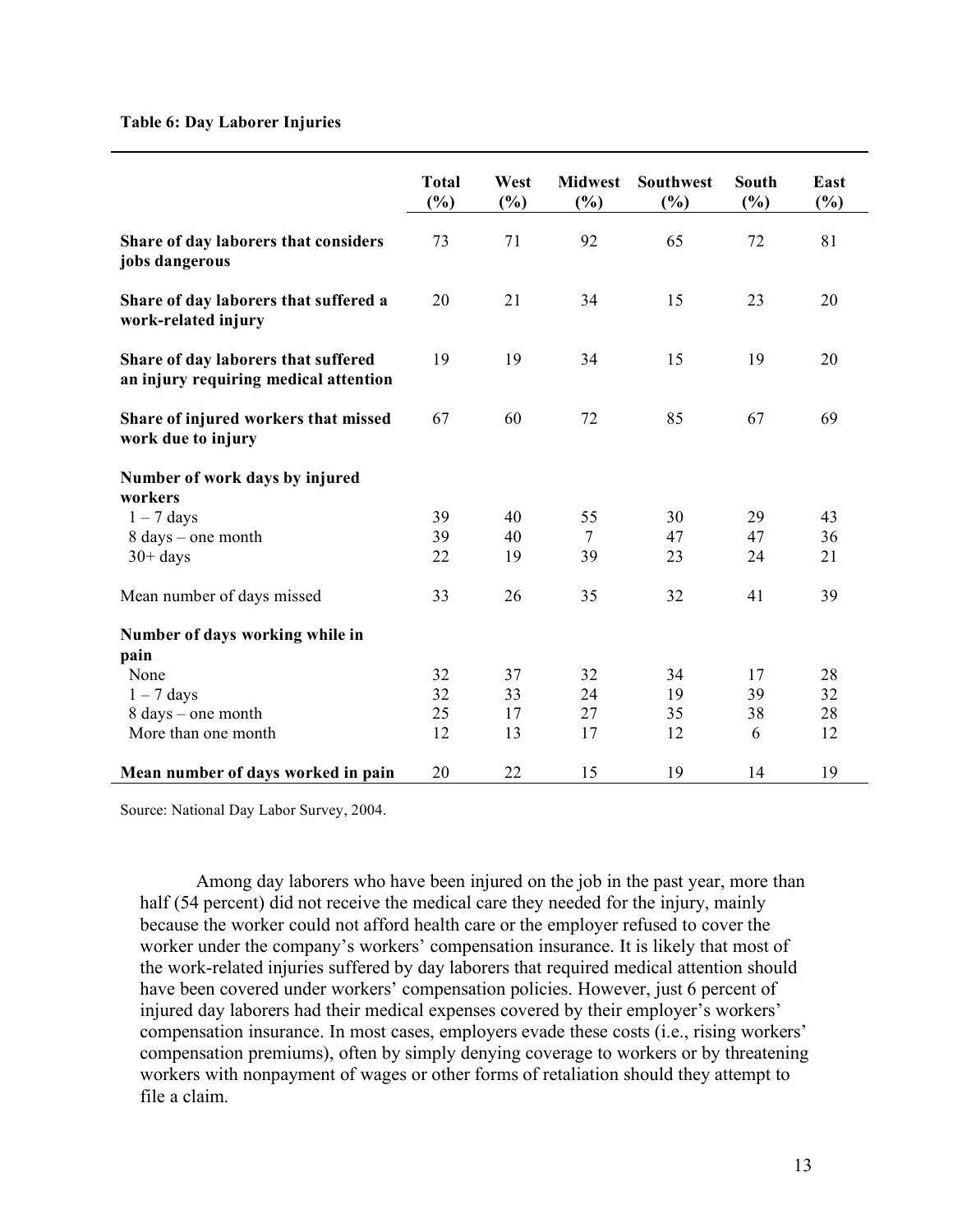#### *Employer Abuses and Violations of Labor Standards*

Employer violations of day laborers' rights and violations of basic labor standards are an all too common occurrence in the day-labor market. Wage theft is the most typical abuse experienced by day laborers (Table 7). Nearly half of all day laborers (49 percent) have been completely denied payment by an employer for work they completed in the two months prior to being surveyed. Similarly, 48 percent have been underpaid by employers during the same time period. The nonpayment and underpayment of wages is a particular problem in the Midwest where 66 percent of day laborers were denied their wages in the two months prior to being surveyed, and 53 percent were underpaid. In fact, in every region of the country with the exception of the West (where the figure is still disturbingly high), at least half of day laborers have been denied their wages for work completed during the two months prior to being surveyed. Taken together, these figures reveal that wage theft is a routine aspect of day-labor work.

Wage theft is just one type of employer abuse endured by day laborers. During the two months prior to being surveyed, 44 percent of day laborers were denied food, water and breaks; 32 percent worked more hours than agreed to with the employer; 28 percent were insulted or threatened by the employer; and 27 percent were abandoned at the worksite by an employer. Finally, 18 percent of day laborers were subjected to violence by their employer during this time period (see also Valenzuela, 2006).

The above statistics on wage theft and other violations of basic labor standards indicate that the day-labor market is rife with employer abuse. These abuses further undermine the already-low earnings of day laborers, and they add to the instability and insecurity of day-labor work. Figures on employer abuse suggest that a significant segment of the employer base feels free to blatantly disregard U.S. labor laws and workers' rights. Yet these employers are able to continually hire day laborers because workers are in dire need of employment and because many day laborers believe that avenues for the enforcement of labor and employment laws are effectively closed to them. This belief is reinforced by the general climate of hostility that exists towards day laborers in many parts of the country.

Day laborers experience other hardships and abuses during their daily search for work, often drawing attention from law enforcement officials. We queried day laborers about their encounters with the police during the two months prior to the survey and 9 percent of them reported having been arrested when searching for work, 11 percent reported receiving police citations while at a hiring site, 15 percent reported having had their immigration status checked and 37 percent reported having been required by law enforcement officials to leave a hiring site. Private security guards also seek to disrupt day-labor hiring sites at or nearby the stores they patrol. Nine percent of day laborers have been insulted, harassed, or threatened by security guards in the two months prior to being surveyed. Harassment of day laborers by law enforcement and security personnel tends to be greatest in the Midwest.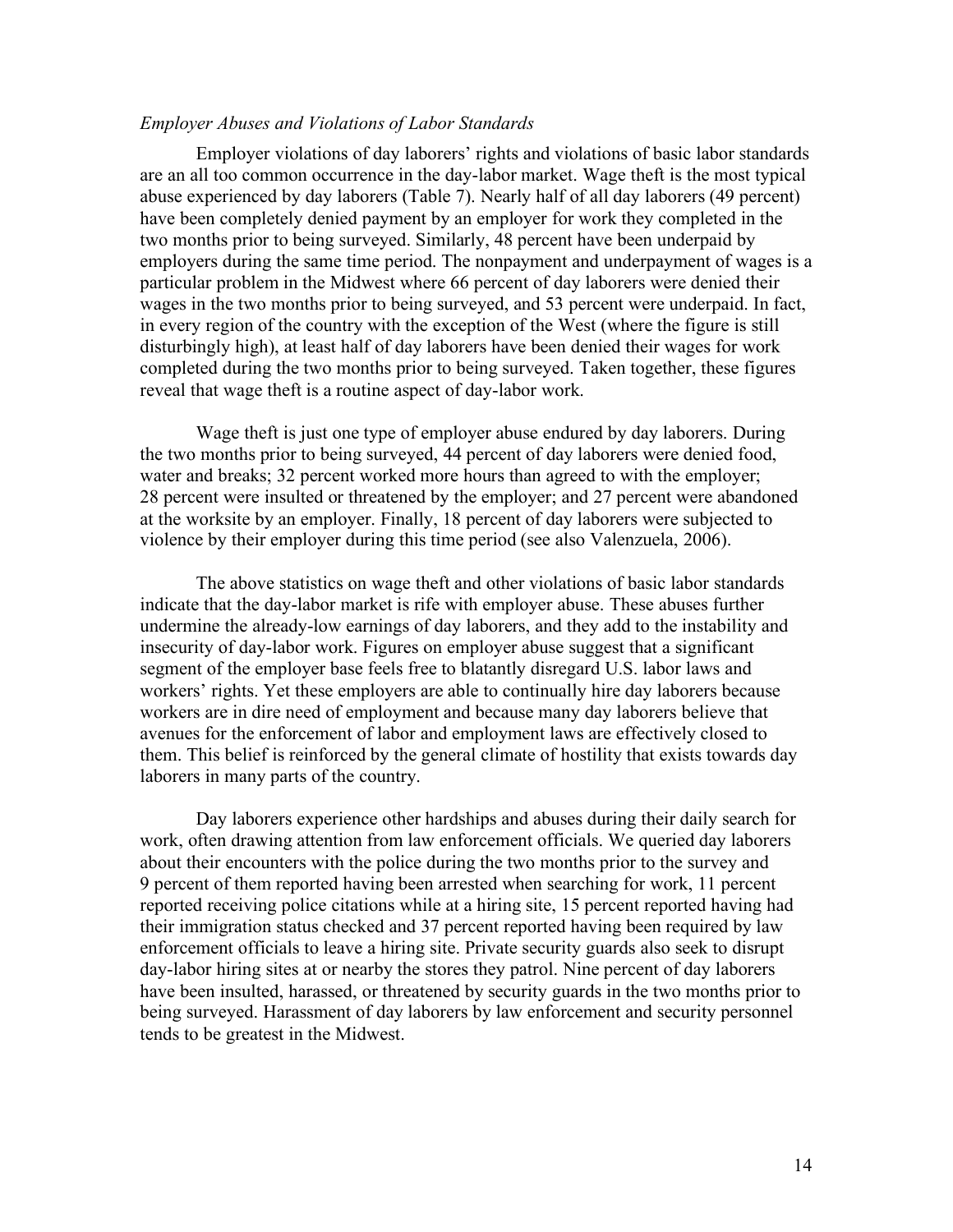|                                                                        | <b>Total</b><br>(%) | West<br>(%)    | <b>Midwest</b><br>(%) | <b>Southwest</b><br>(%) | South<br>$(\%)$ | East<br>(%)    |
|------------------------------------------------------------------------|---------------------|----------------|-----------------------|-------------------------|-----------------|----------------|
| <b>Experienced at least one</b>                                        |                     |                |                       |                         |                 |                |
| instance of Employer Abuse                                             |                     |                |                       |                         |                 |                |
| Nonpayment of wages                                                    | 49                  | 44             | 66                    | 52                      | 50              | 54             |
| Underpayment of wages                                                  | 48                  | 46             | 53                    | 49                      | 37              | 54             |
| Worked extra hours                                                     | 32                  | 32             | 31                    | 26                      | 26              | 39             |
| Abandoned                                                              | 27                  | 28             | 23                    | 20                      | 30              | 31             |
| No Food/Breaks                                                         | 44                  | 46             | 41                    | 37                      | 41              | 46             |
| Violence                                                               | 18                  | 17             | 27                    | 15                      | 9               | 25             |
| Insulted                                                               | 28                  | 24             | 36                    | 24                      | 33              | 35             |
| <b>Experienced at least one</b>                                        |                     |                |                       |                         |                 |                |
| instance of Merchant Abuse                                             |                     |                |                       |                         |                 |                |
| Insulted                                                               | 19                  | 19             | 21                    | 23                      | 19              | 16             |
| Threats                                                                | 9                   | 10             | 10                    | 9                       | 10              | 6              |
| Violence                                                               | $\overline{4}$      | $\overline{4}$ | $\overline{4}$        | $\overline{4}$          | $\overline{4}$  | $\overline{4}$ |
| Refused services                                                       | 14                  | 17             | 34                    | 8                       | 11              | 13             |
| Called police                                                          | 24                  | 25             | 27                    | 29                      | 20              | 19             |
| <b>Experienced at least one</b><br>instance of Police Abuse            |                     |                |                       |                         |                 |                |
| Insulted                                                               | 16                  | 15             | 11                    | 19                      | 25              | 11             |
| Arrested                                                               | 9                   | 9              | 16                    | 5                       | 16              | 6              |
| Cited                                                                  | 11                  | 15             | 25                    | 5                       | 13              | $\tau$         |
| Confiscated papers                                                     | $\overline{3}$      | 3              | 9                     | $\overline{2}$          | $\overline{3}$  | $\overline{3}$ |
| Forced to leave site                                                   | 37                  | 39             | 34                    | 42                      | 38              | 28             |
| Immigration status check                                               | 15                  | 17             | 27                    | 14                      | 12              | 12             |
| Photographed/Video taped                                               | 13                  | 17             | 24                    | 11                      | 8               | 10             |
| <b>Experienced at least one</b><br>instance of Security Guard<br>abuse |                     |                |                       |                         |                 |                |
| Insulted, harassed, or threatened                                      | 9                   | 12             | 12                    | $\,8\,$                 | 6               | $\tau$         |
| Violence                                                               | $\overline{4}$      | $\overline{4}$ | $\tau$                | $\overline{2}$          | 4               | $\overline{4}$ |
| Robbery                                                                | $\overline{2}$      | $\overline{2}$ | $\overline{7}$        | 0.5                     | $\overline{2}$  | $\mathfrak{Z}$ |
| Called police or immigration<br>authorities                            | 12                  | 15             | 6                     | 9                       | $\overline{7}$  | 8              |
| Do not know where to report<br>workplace abuses                        | 70                  | 70             | 56                    | 75                      | 67              | 69             |

### **Table 7: Day Labor Abuses, Selected Two-Month Period**

Source: National Day Labor Study, 2004.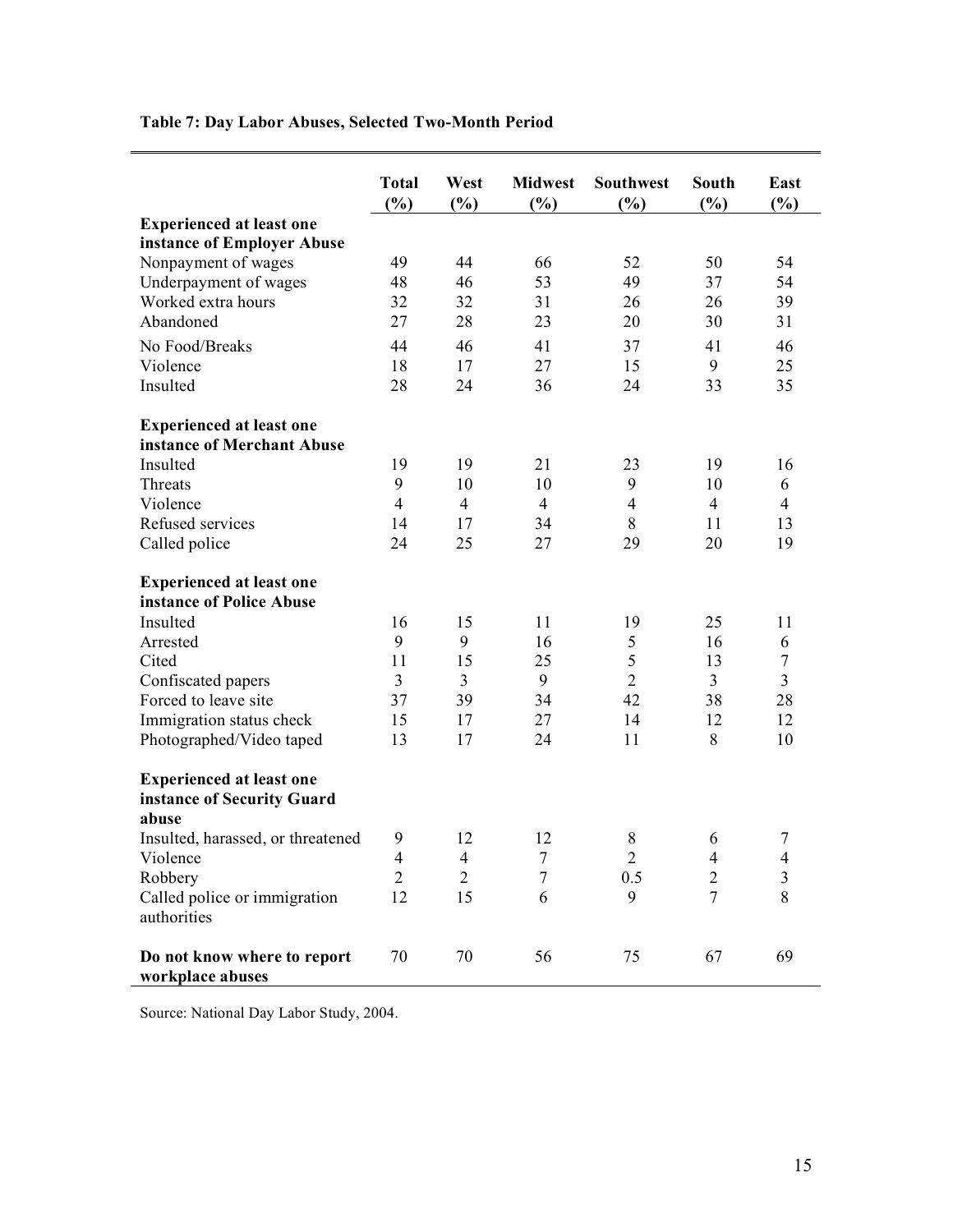Some local merchants and other businesses also attempt to deter day-labor activity by harassing workers, even though many others accommodate day laborers, largely because these workers contribute to business sales through their purchases of goods and services. Nearly one-quarter of day laborers had the police summoned by local merchants, 14 percent were refused services by local businesses, 19 percent were been insulted or verbally harassed by merchants and 9 percent were threatened by business owners in the two months prior to being surveyed.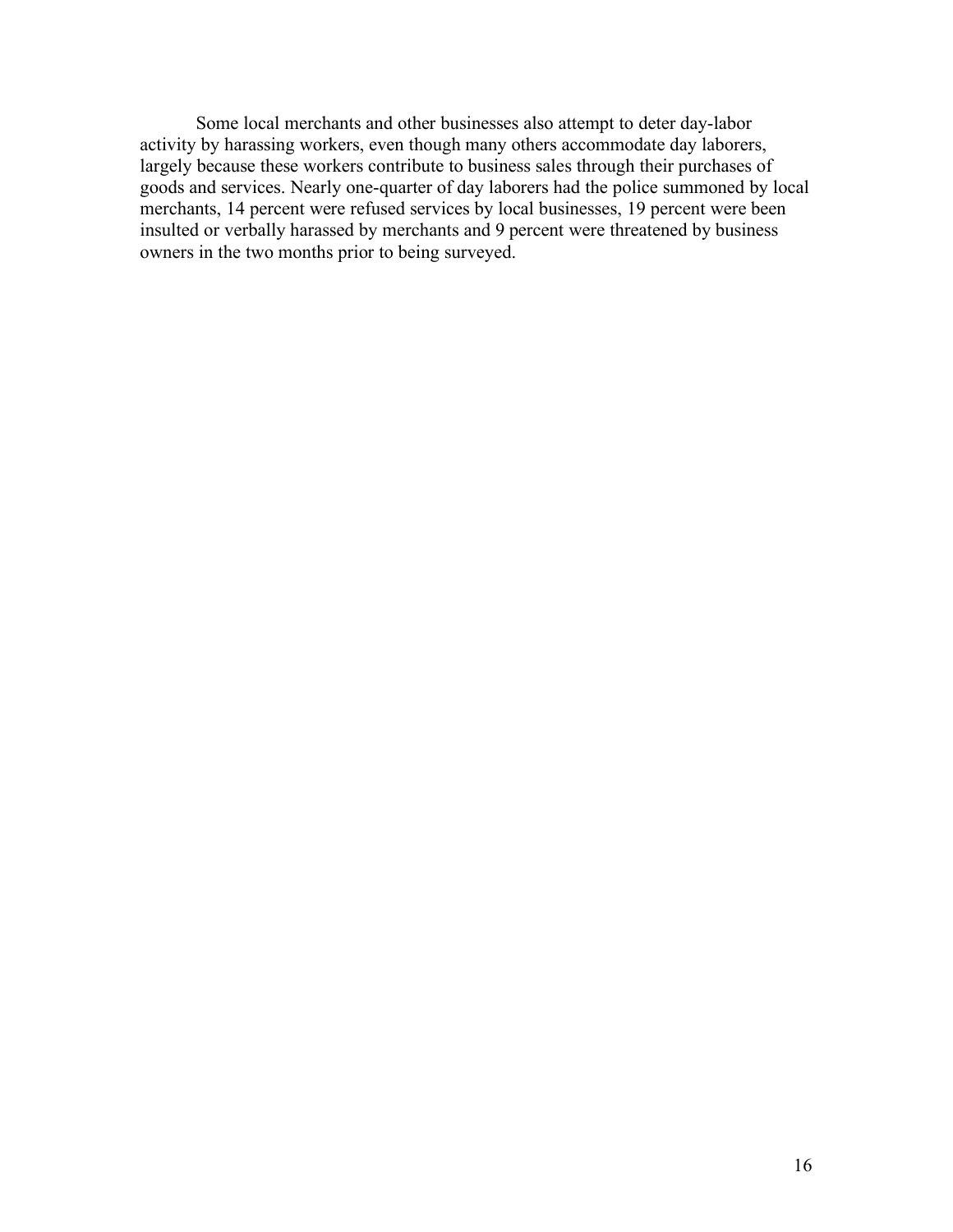# **Section IV The Characteristics of Day Laborers**

The day-labor workforce in the United States is predominantly male (just 2 percent are female) and largely comprised of migrants from Mexico and Central America (Figure 3). More than half (59 percent) of day laborers were born in Mexico, 14 percent were born in Guatemala and 8 percent were born in Honduras. United Statesborn workers comprise 7 percent of the day-labor workforce, though in the southern region of the country, almost one in five day laborers was born in the United States. Three-quarters of the day-labor workforce are undocumented migrants. However, about 11 percent of the undocumented day-labor workforce has a pending application for an adjustment of their immigration status. It was not possible to determine how many of these workers may indeed be eligible for temporary or permanent immigration relief.



Overall, day laborers tend to be relatively recent immigrants. Almost one in five (19 percent) migrated to the United States less than one year before they were interviewed at a day-labor hiring site, while 40 percent has resided in the United States for one to five years (Figure 4). Less than one-third of day laborers (29 percent) has resided in the United States for between six and 20 years, and 11 percent has resided in the United States for more than two decades.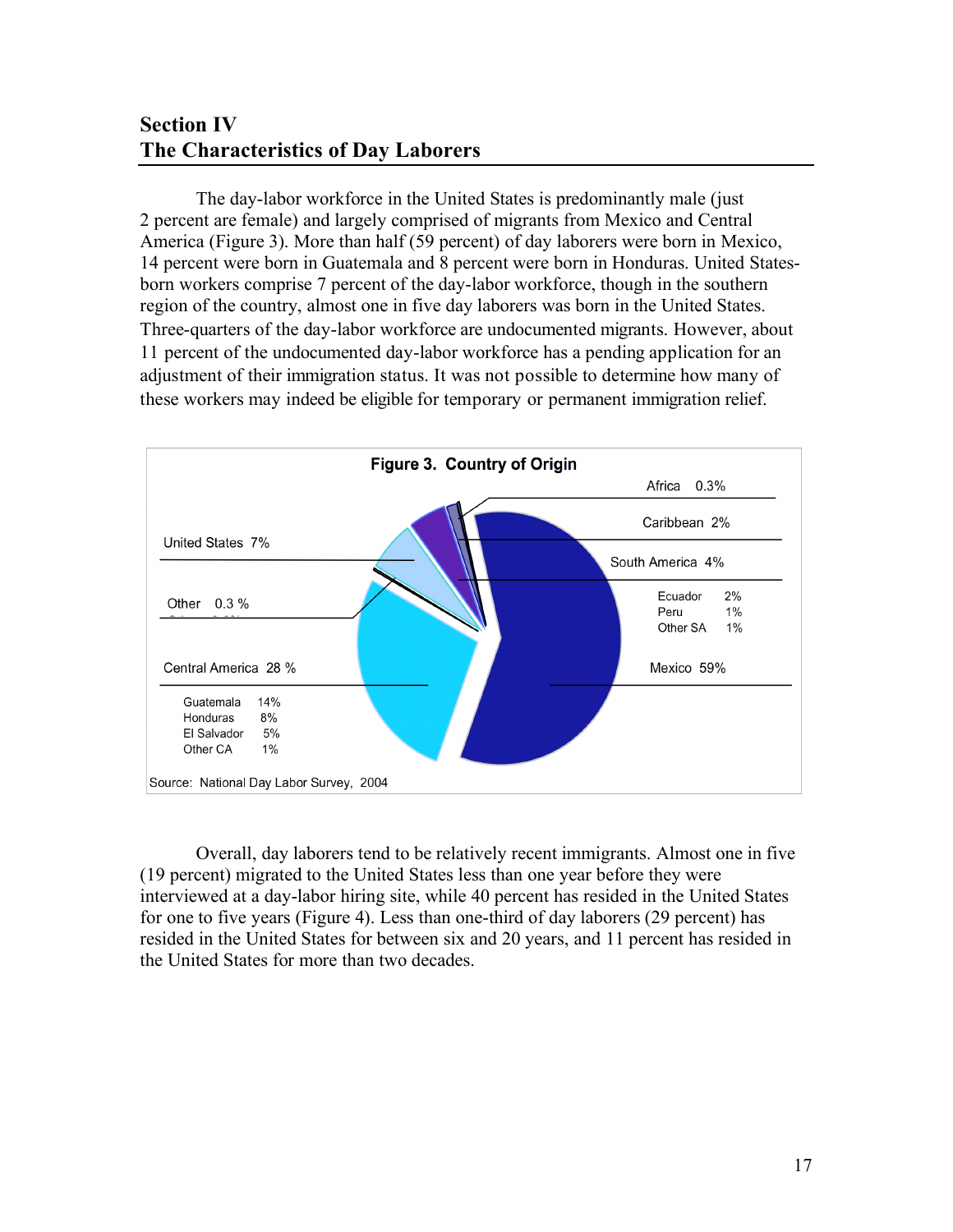

The most common reason reported by day laborers for why they traveled to the cities and towns where they are now working as a day laborer is that they heard that job opportunities existed (46 percent). Although 90 percent of day laborers had held a job in their country of origin (just 15 percent were day laborers in their country of origin), many (29 percent) had been employed in the agricultural sector just prior to migrating to the United States. Throughout Mexico and Central America, this sector pays very low wages and has been undergoing a protracted period of industrial restructuring which has brought about mounting job losses across the region (Massey, Durand and Malone, 2002).

One-quarter of day laborers worked in the construction industry in their country of origin, and another 9 percent had been employed as factory workers. However, the construction and manufacturing sectors too have experienced widespread job losses throughout much of Latin America. Interviewer field notes confirm that immigrant day laborers usually reported having left their country of origin for economic reasons, and that they turn to day-labor hiring sites as a way to become integrated into the U.S. economy. More than three-quarters of the immigrant day-labor workforce (78 percent) learned about informal day-labor hiring sites after migrating to the United States. Contrary to frequent assertions by critics, day-labor work and formal and informal hiring sites is not the "magnet" that draws immigrants to this country.

Many day laborers support themselves and their family through this work. A significant number of day laborers are either married (36 percent) or living with a partner (7 percent), and almost two-thirds (63 percent) have children. Twenty-nine percent of the children of day laborers are U.S. citizens born in the United States. Therefore, the need for day laborers to earn an income, in most cases, is made all the more urgent by the responsibility to support their family.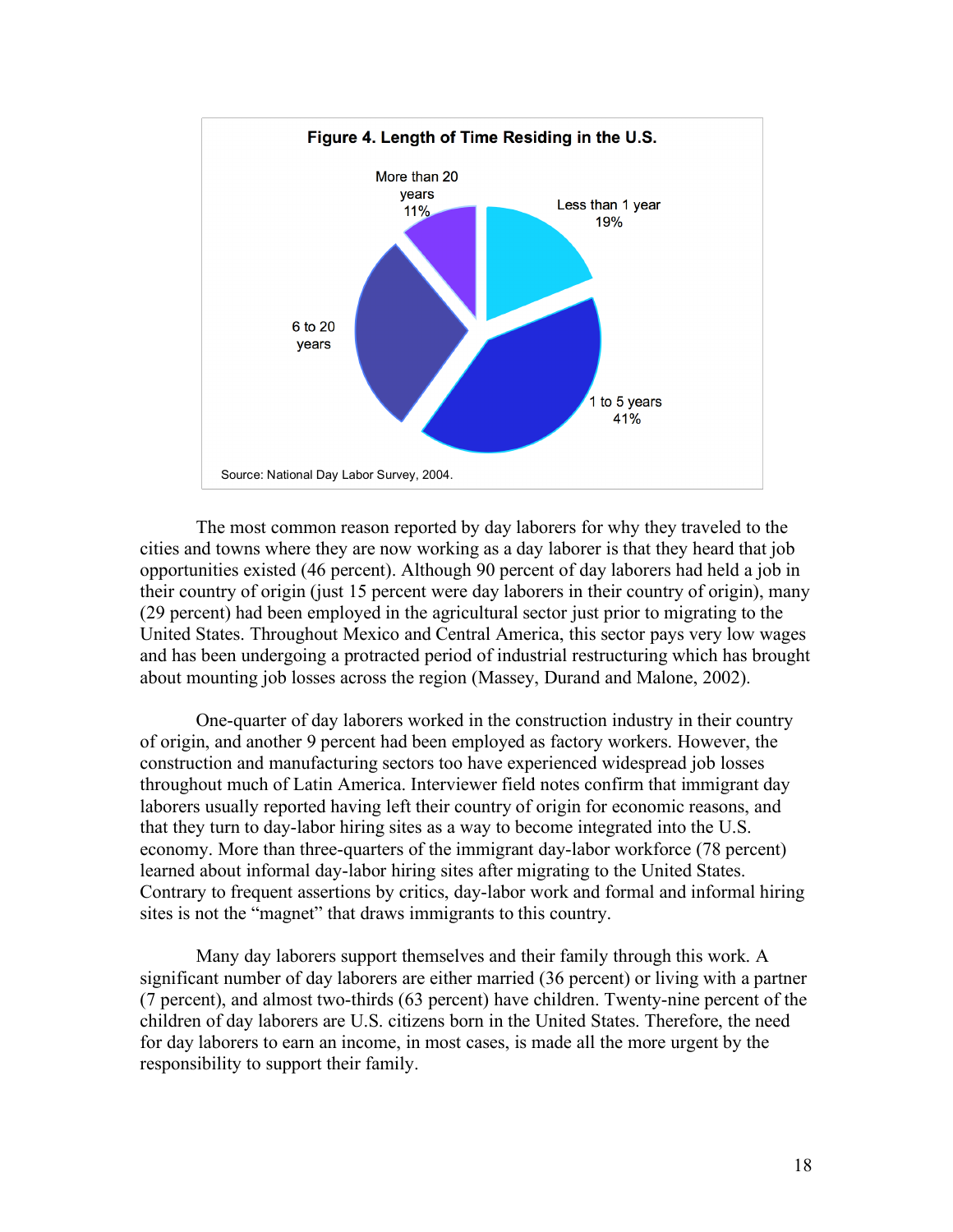|                                      | Percentage |
|--------------------------------------|------------|
| <b>Marital Status</b>                |            |
| Never Married                        | 41         |
| Married                              | 36         |
| Living with Partner                  | 7          |
| Separated                            | 8          |
| Divorced                             | 7          |
| Widowed                              |            |
| <b>Number of Children</b>            |            |
| None                                 | 37         |
|                                      | 14         |
| 2                                    | 19         |
| 3                                    | 13         |
| $4+$                                 | 18         |
| Children Born in the U.S. (Citizens) | 29         |

#### **Table 7: Day-Labor Worker Characteristics**

Source: National Day Labor Survey, 2004.

A small percentage of day laborers do not have any formal schooling (6 percent). The remainder of this workforce has been educated either in the United States or in their country of origin. Less than one-quarter of day laborers (22 percent) have five years or less of schooling, while 30 percent have six to eight years of schooling and 42 percent have nine or more years of schooling (Figure 5).

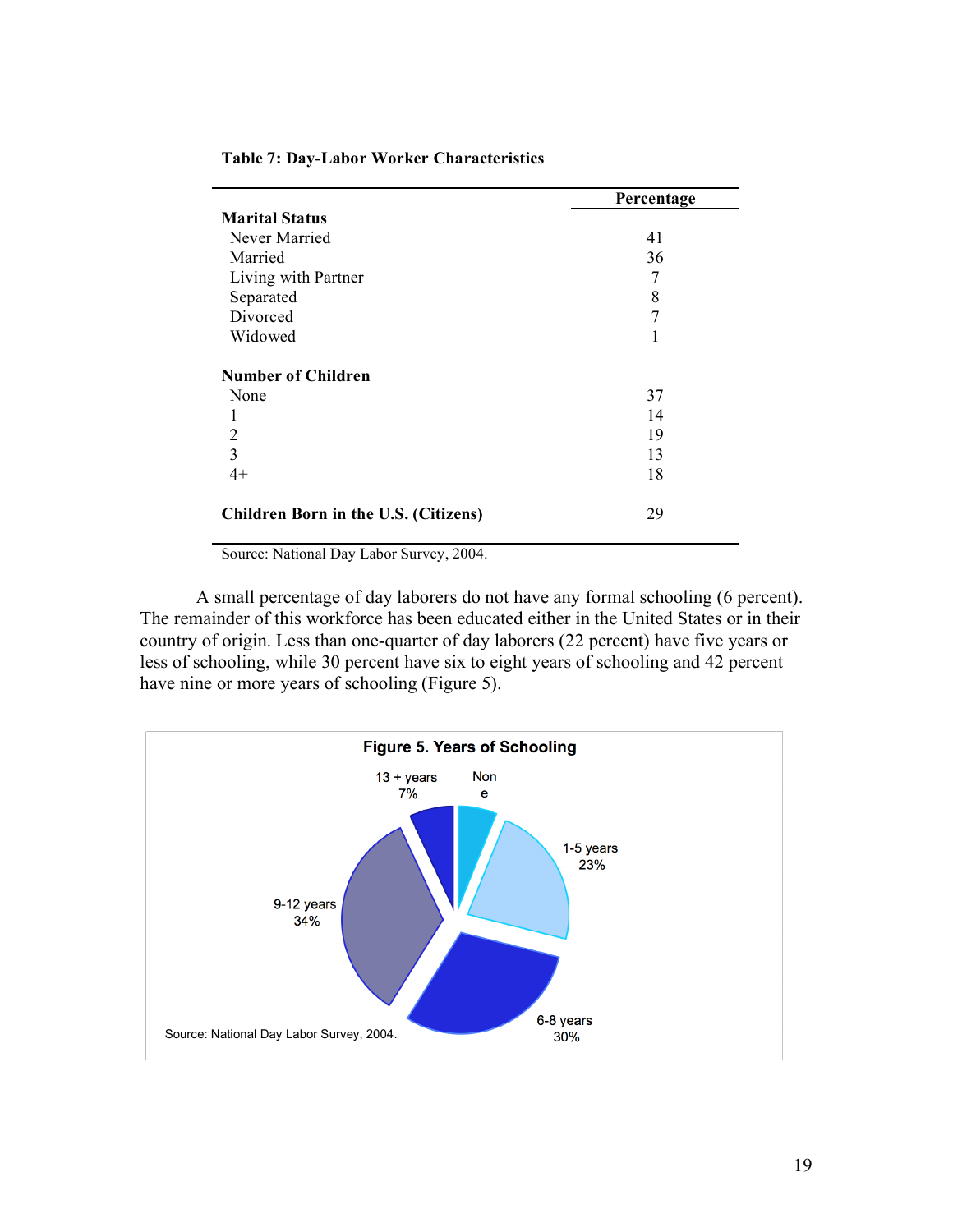For many day laborers, work in this market is a brief transition in their careers, while for others it is long-term source of employment. A large share of the day-labor workforce (44 percent) has participated in this market for less than one year, 30 percent has been in this market for one to three years and 26 percent has been in this market for more than three years. These figures correspond to statistics on the tenure of day laborers in the United States. Short-term employment (less than one year) in this market suggests that a substantial share of day laborers are able to make the transition out of the day-labor market, presumably to better-paying, more stable employment. For 60 percent of day laborers, this work was the first occupation they had held in the United States, meaning that for many workers, day labor is the entry point into the U.S. labor market.

Most day laborers hope to make the transition out of this sector and into stable and better paying jobs. The overwhelming majority of day laborers (86 percent) are seeking regular, permanent employment. One in six (17 percent) day laborers currently has another job in addition to participating in the day-labor market, though most of these jobs are low paying. More than two-thirds of these jobs (68 percent) pay hourly wages of less than \$10, and nearly 80 percent are part-time. This likely reflects the need to supplement the low earnings generated by day labor. It also is possible that day laborers who are able to make the transition out of this labor market do so by holding multiple jobs before leaving the day-labor market entirely. For others, the more typical pattern may be to move in and out of standard employment arrangements in the mainstream economy and in and out of the day-labor market. More than half of day laborers (57 percent) have held a permanent job in the United States, mainly in the construction industry, restaurants and the manufacturing sector. For these workers, day labor may offer a source of income while they search for another permanent job elsewhere in the local economy.

The demographic characteristics of the day-labor workforce provide insights into the location of this labor market vis-à-vis the mainstream economy. A substantial segment of this workforce is marginalized and in a vulnerable position. Lacking legal immigration status yet in urgent need of earning an income to support themselves and their families, many day laborers find themselves exposed to the vagaries of a labor market that is rife with violations of basic labor standards. In many respects, then, the day-labor market bears a strong resemblance to the wider informal economy of which it is apart. Workers are paid in cash, employment is insecure, and government regulation of wages and working conditions is weak or nonexistent. At the same time, the day-labor market provides limited pathways for some workers to enter the formal, mainstream economy. Through their participation in day labor, many workers are able to accumulate experience, develop skills and enhance their job-search networks, thus improving their chances of leaving this market for more stable employment. Other workers use day labor as a buffer for eventualities like the temporary or permanent layoffs that are exceedingly common in the low-wage segments of the U.S. economy. In this respect, day labor is simultaneously the employment of last resort, a source of income following job loss, and a pathway back into the mainstream economy. For still others, day labor is perhaps the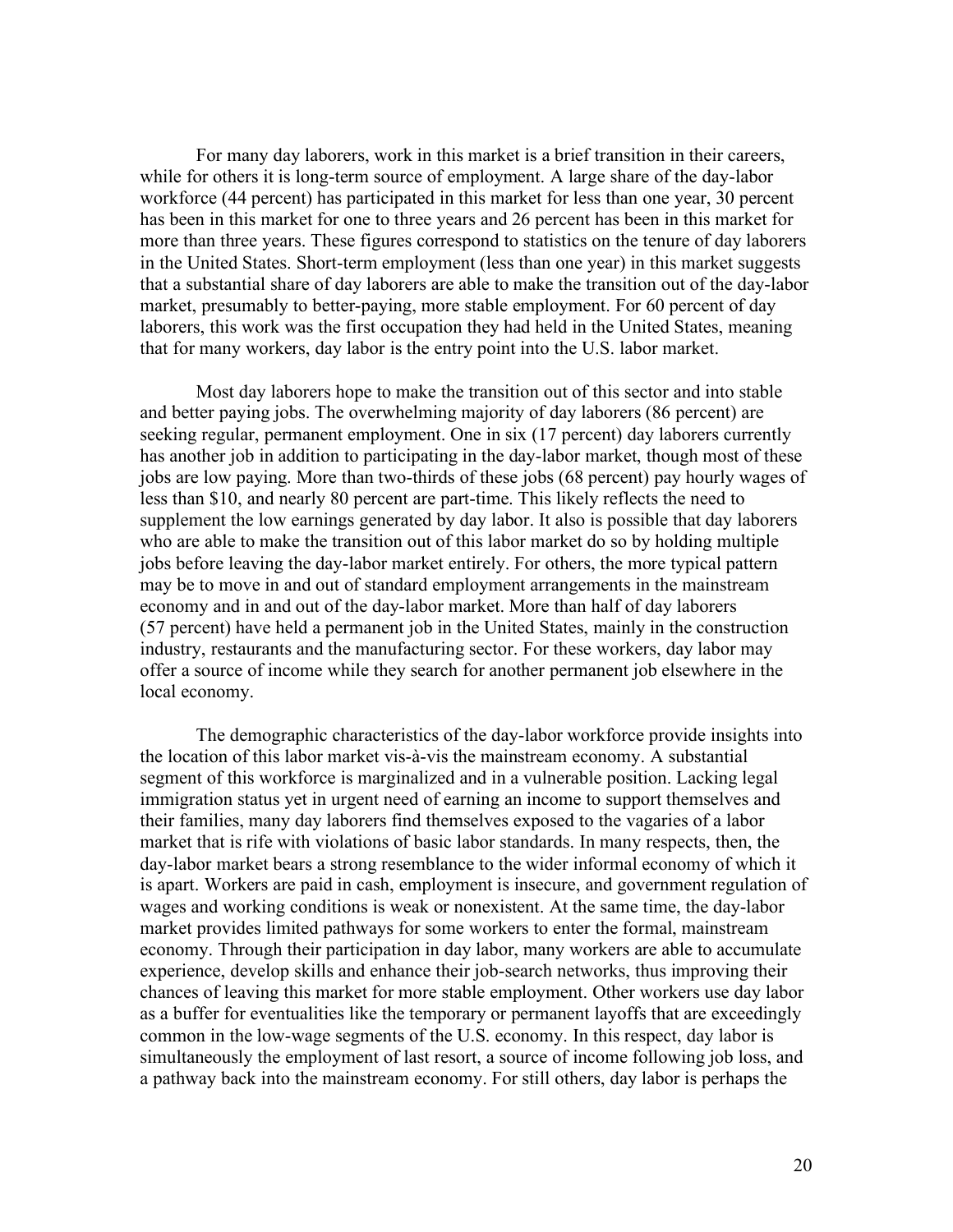best job that they can reasonably hope to obtain. Job opportunities in their country of origin have deteriorated badly and their qualifications place them near the bottom of the U.S. labor market providing limited choices for employment. Perhaps the best chance for these workers to escape poverty-level wages is to improve their qualifications through on-the-job training in the day-labor market, thereby increasing their job opportunities over the long run.

So the day-labor market is something of a paradox. On the one hand, it is characterized by routine violations of basic labor standards, the workforce endures the hardships associated with low earnings levels and public opinion in some parts of the country has turned against day laborers. On the other hand, employer demand for the services of day laborers is strong and growing, and a substantial share of the day-labor workforce has made the transition to other areas of the economy where they are employed as construction workers and factory production workers, among other occupations. Seen in the light of the findings of this study, day labor occupies an unusual position in the U.S. economy. It is, at the same time, both *disconnected* from the mainstream economy given the rampant violations of employment and workplace safety laws that are found in this labor market, and *connected* to the mainstream economy by virtue of the role it plays in a dominant industry (construction) and the pathways between employment in the day-labor market and jobs in other parts of the economy. The final section of this report considers approaches to placing a floor under wages and working conditions in the day-labor market.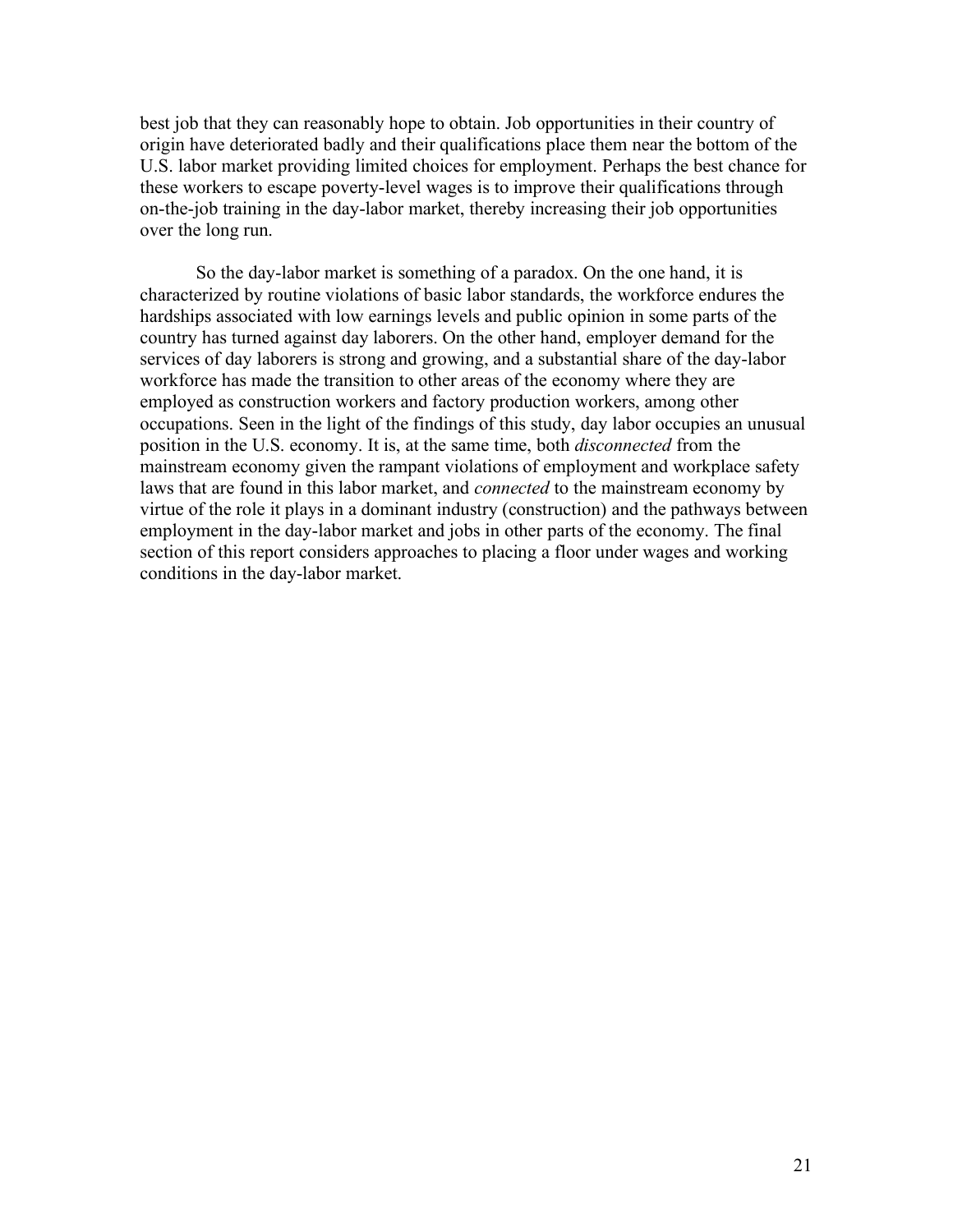# **Section IV Worker Centers: Safeguarding Labor Rights in the Day-Labor Market**

As highlighted in this report, day labor is a nationwide phenomenon and it is growing. The sheer number of hiring sites, combined with their presence in every region in the country, reflects the enormous breadth of this labor market. The growth of daylabor hiring sites is a national trend that warrants attention from policy makers at all levels of government.

The top policy priority is clear: safeguarding, improving and enforcing labor standards in the day-labor market. Our findings reveal that the day-labor market is rife with violations of worker' rights (see also U.S. General Accounting Office, 2002). Day laborers regularly are denied payment for their work, many are subjected to demonstrably hazardous job sites, and most endure insults and abuses by employers. These employer practices prevail because the day-labor market is largely unregulated and because workers believe that they do not have an effective means of seeking recourse against abusive employers. This belief that formal legal channels through which wage theft and other illegal employer behavior can be challenged are closed to day laborers stems from the interaction between U.S. immigration law, employer practices and the economic deprivation of much of the day-labor workforce. The high incidence of labor rights violations is directly related to the status of most day laborers as undocumented immigrants, as well as to the economic marginalization of this workforce, and both of these factors have a profound effect on the day-to-day functioning of the market for day labor.

Day laborers are primarily workers who have migrated to the United States to search for work in response to economic hardships in their country of origin. With the need to immediately earn an income, they find themselves in a vulnerable position, are forced to accept most any job. The high incidence of wage theft, exposure to unsafe working conditions, and other worker abuses highlighted in our study indicate that employers often take advantage of day laborers' pressing need for work. Because most day laborers are working without immigration documents, exploitative employers are emboldened to withhold wage payments, abandon workers at job sites and subject workers to other abuses, including physical violence. Employers are often able to deter workers from contesting these violations by threatening to turn them over to federal immigration authorities. Even when employers do not make these threats overtly, day laborers, mindful of their status, are reluctant to seek recourse through government channels.

As a result, violations of basic labor standards have become a taken-for-granted feature of day-labor markets. One of the most important ways that workers in the informal economy take legal action against abusive employers is through workers' rights advocates employed by community-based organizations. However, a 2002 survey of day laborers in the New York metropolitan area found that only about 10 percent of day laborers have turned to community organizations to assist them in addressing workplace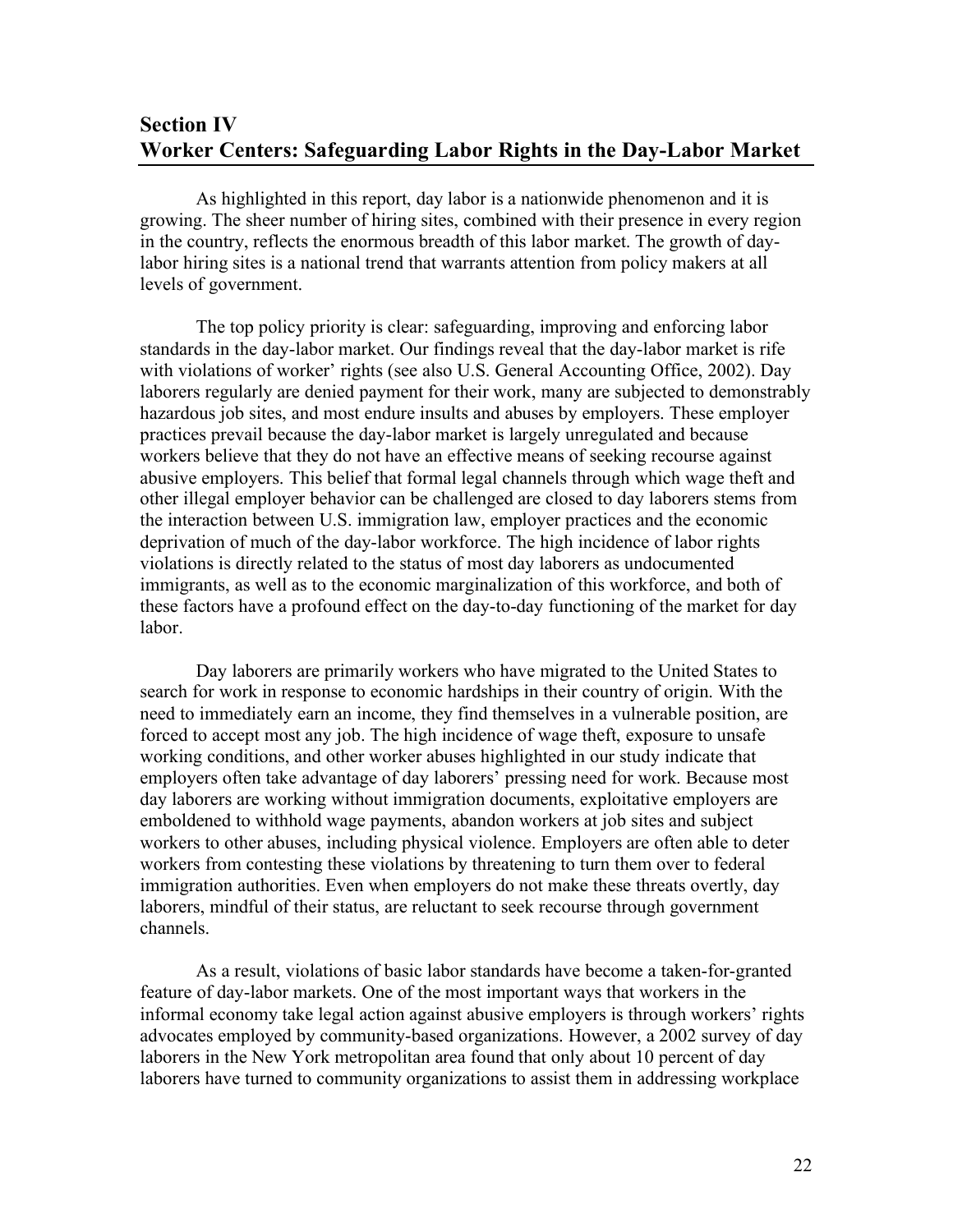concerns or in taking action against an abusive employer (Meléndez, Theodore and Valenzuela, 2006). This disconnect between day laborers and civil society organizations is exceedingly problematic for day laborers since nearly two-thirds reported that they do not know their rights as a worker or as an immigrant residing in the United States. Furthermore, 70 percent of day laborers nationwide do not even know where to report a workplace violation. As a result, abusive employers are often able to continue to violate workers' rights with impunity.

But this is changing. A growing cadre of day-labor worker centers has begun to challenge employment abuses in cities across the United States. There are at least 63 day-labor worker centers operating in 17 states, as well as another 15 community-based organizations that work closely with day laborers who seek work at informal hiring sites. Worker centers formalize day-labor employment by allowing workers to safely search for jobs and encouraging employers to hire day laborers from their premises. By monitoring working conditions and informing day laborers of their rights, worker centers serve, in the words of one director, as a "safe haven for workers to negotiate their job and not be on the street." In some cases these sites are no more than an enclosed, open-air venue with seats or benches. But many others are located in commercial buildings where they coordinate workers' rights activities, provide emergency services and sponsor community events. In short, they function as full-service community organizations.

#### **Restoring the Floor: Worker Centers as New Labor Market Institutions**

Because they intervene effectively in the day-labor market, worker centers have emerged as the most comprehensive response to the workplace abuses that day laborers endure as well as to address community tensions that have arisen as a result of workers gathering near residential areas. Fundamental to their value is the ability of worker centers to intervene on both the demand and supply sides of the day-labor market. On the demand side, worker centers monitor the actions of employers, increase the transparency of the hiring process and provide an institutional foundation for holding employers accountable for workplace abuses. On the supply side, they organize and normalize the hiring of day laborers, monitor worker quality and provide opportunities for worker incorporation into the mainstream economy through employment assistance and, in some cases, skills training. The contributions of worker centers go beyond the day-labor market itself. In the communities in which day laborers work and live, these centers participate as key stakeholders in the resolution of neighborhood conflicts over day labor.

This portrait of worker centers may come as a surprise to those familiar with the negative attention received by worker centers in Herndon, Va.; Phoenix, Ariz.; and Farmingville, N.Y. Media accounts in those cities and others have misrepresented the functions and activities of worker centers by labeling them as "magnets" for undocumented immigration (even though 83 percent of day laborers learned of this market after migrating to the U.S.), as illegal gathering places, or as a waste of public resources. The ensuing controversy has obscured the important role of worker centers in establishing a floor under wages and working conditions in the day-labor market. Lost in the rancorous debate that is underway in some cities is that investment in day-labor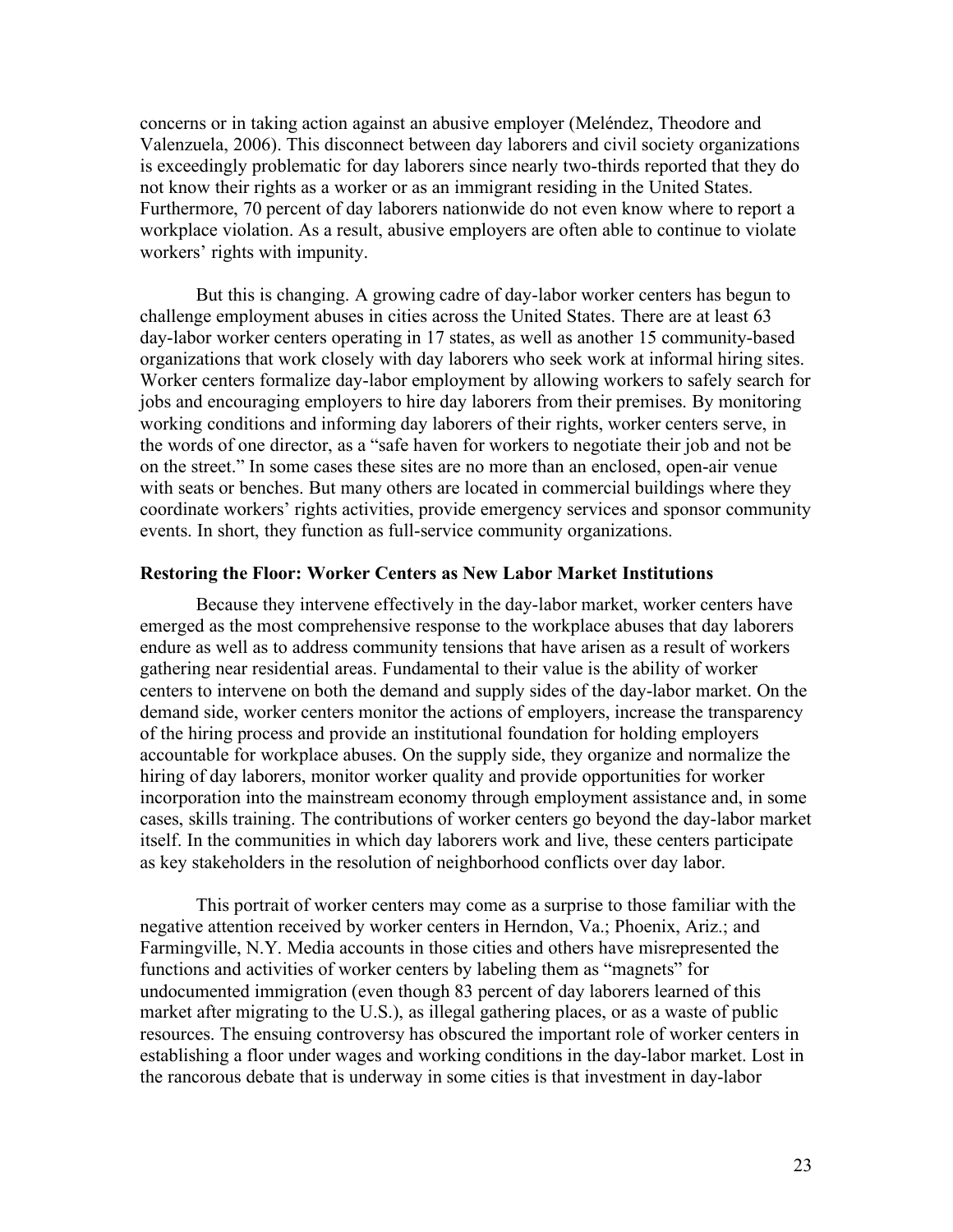worker centers is a prudent, practical and fiscally responsible policy that communities across the United States should carefully consider. Indeed, the vast majority of worker centers were opened with little fanfare or controversy because various stakeholders, including day laborers, employers and community groups, came together to proffer thoughtful and pragmatic solutions to local concerns.

This leads to the question of how worker centers should be established, and how they can be linked to existing community institutions. The variety of existing models suggests that the worker center strategy can successfully be adapted to local conditions, and that these centers can be effective in a wide range of local contexts including operating in central business districts, residential neighborhoods and suburban locations. Many communities have entered negotiations with home improvement stores to support the opening of worker centers (e.g., Burbank, Calif.). Others have worked closely with city planning departments and elected officials to secure resources to create sanctioned hiring sites. The point is not that there is a single best-practice model or strategy for opening a worker center, but rather that the process should bring together day laborers, employers, merchants, residents and other community stakeholders, and the public sector to devise appropriate strategies. Above all, the creation of worker centers is a pragmatic solution. Day labor continues to grow in the United States, and implementing programs that can ensure that safeguards are in place to protect workers is now an urgent matter demanding attention.

From our observations and interviews of coordinators of worker centers across the United States,<sup>4</sup> we have found that several key elements should be in place for a worker center to be effective. First, worker centers should be visible and centrally located near where day laborers search for jobs and where employers look for workers. Second, when worker centers are discussed as a local policy response, day laborers and employers should be involved in those conversations. Third, most worker centers operate on minimal budgets; efforts should be made to generate creative cost-sharing streams, that include public-sector resources, contributions from local businesses, private donations and foundation grants to ensure the sustainability of centers. Fourth, the creation of worker centers often occurs in conjunction with the passing of anti-day-labor solicitation ordinances that require workers to vacate open-air hiring sites in favor of workers centers. Such measures usually are enforced through aggressive policing. However, these policies are counterproductive; they ignore issues of labor demand, misallocate police resources as law enforcement officers are tasked to issue citations or arrest day laborers who are simply looking for work, and their main impact is to penalize day laborers who search for work in public spaces. Finally, expectations for worker centers must be realistic. We have observed that the most successful worker centers have existed for many years, and that the incubation period for employer, worker, merchant and resident buy-in should not be underestimated. Time and resources are necessary if worker centers are to develop the capacity to effectively intervene in the day-labor market.

<sup>&</sup>lt;sup>4</sup> As part of our national study, we surveyed all 63 day-labor worker centers that were in operation in 2005, as well as 15 community-based organizations that work with day laborers. The findings from this component of our study will be released as a separate report.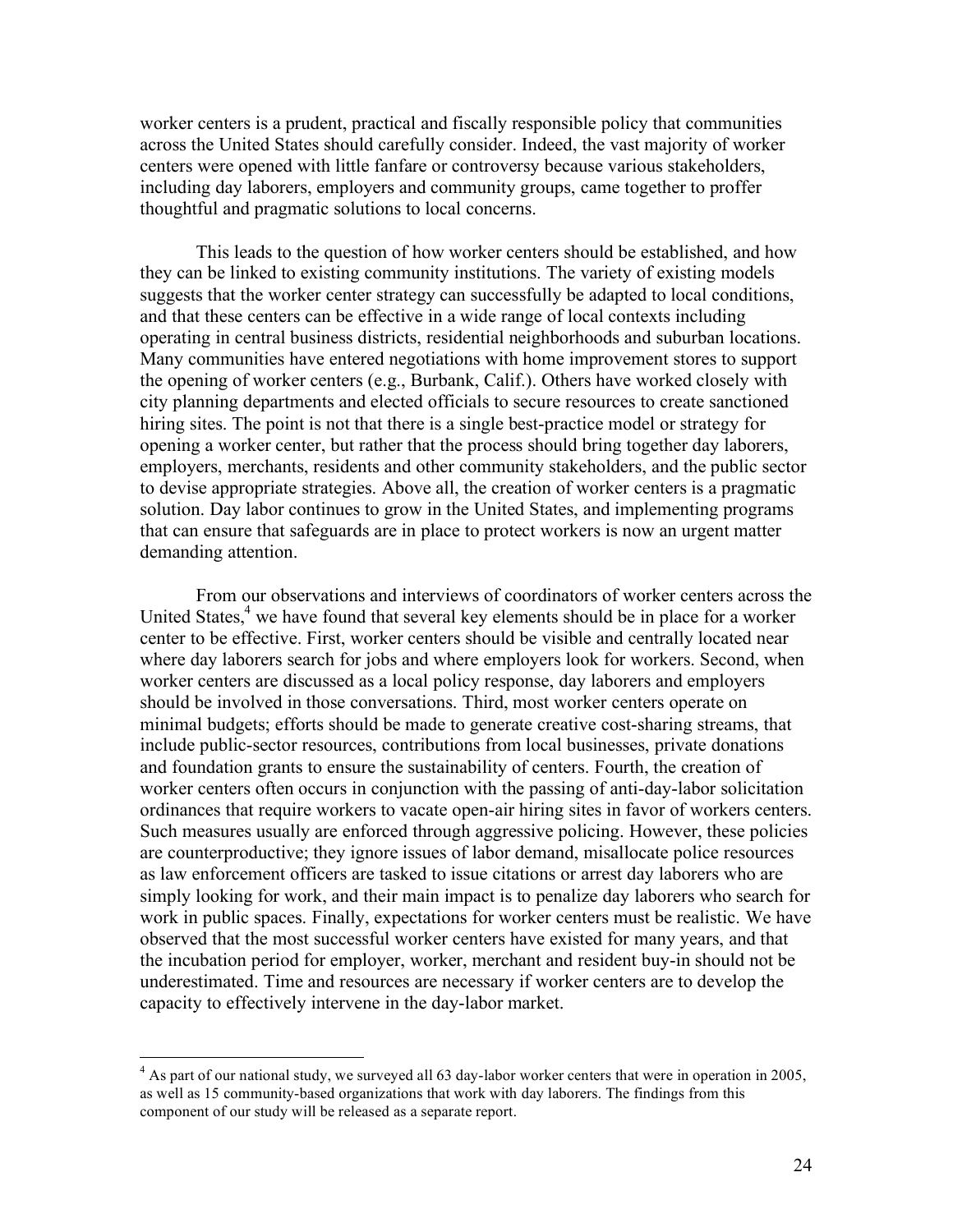#### **Policy Recommendations**

Day labor is a complex issue, and there is no single solution to the conflicts it has generated. A practical approach to many of the problems highlighted in this report is offered by worker centers. We recommend the creation of additional worker centers in cities across the country because we believe they can dramatically and immediately improve conditions in the day-labor market.

While worker centers are an appropriate programmatic intervention at the local community level, fully responding to the myriad problems, violations and abuses in the day-labor market also requires a broader policy approach that includes:

#### 1. *Improving enforcement of labor and employment laws*:

- All levels of government must ensure that the agencies charged with enforcing existing labor and employment laws are staffed appropriately and have the necessary resources to protect low-wage workers.
- Agencies responsible for enforcing labor and employment laws should hire bilingual staff and improve their capacity to serve low-wage immigrant workers by developing culturally and linguistically appropriate educational tools. Government agencies can develop partnerships with worker centers and other community organizations to plan and carry out such outreach and education efforts.
- There must be targeted enforcement by state and federal labor departments to ensure that all workers, regardless of immigration status, are getting paid for the work they have performed.
- Federal and state agencies charged with enforcing health and safety laws must prioritize targeted inspections and enforcement of high-risk workplaces for low-wage workers.
- Existing labor and employment laws must be amended to reflect the changing economic structure, which has resulted in an increased number of contingent workers being left without protection.

#### 2. *Increasing the resources available to address labor conditions:*

- Low-wage workers must have access to legal services that assist workers in redressing the plethora of labor violations.
- Access to legal services must not be restricted based on immigration status.
- There is a need for increased funding for community organizations and worker centers that assist workers in defending their labor and civil rights.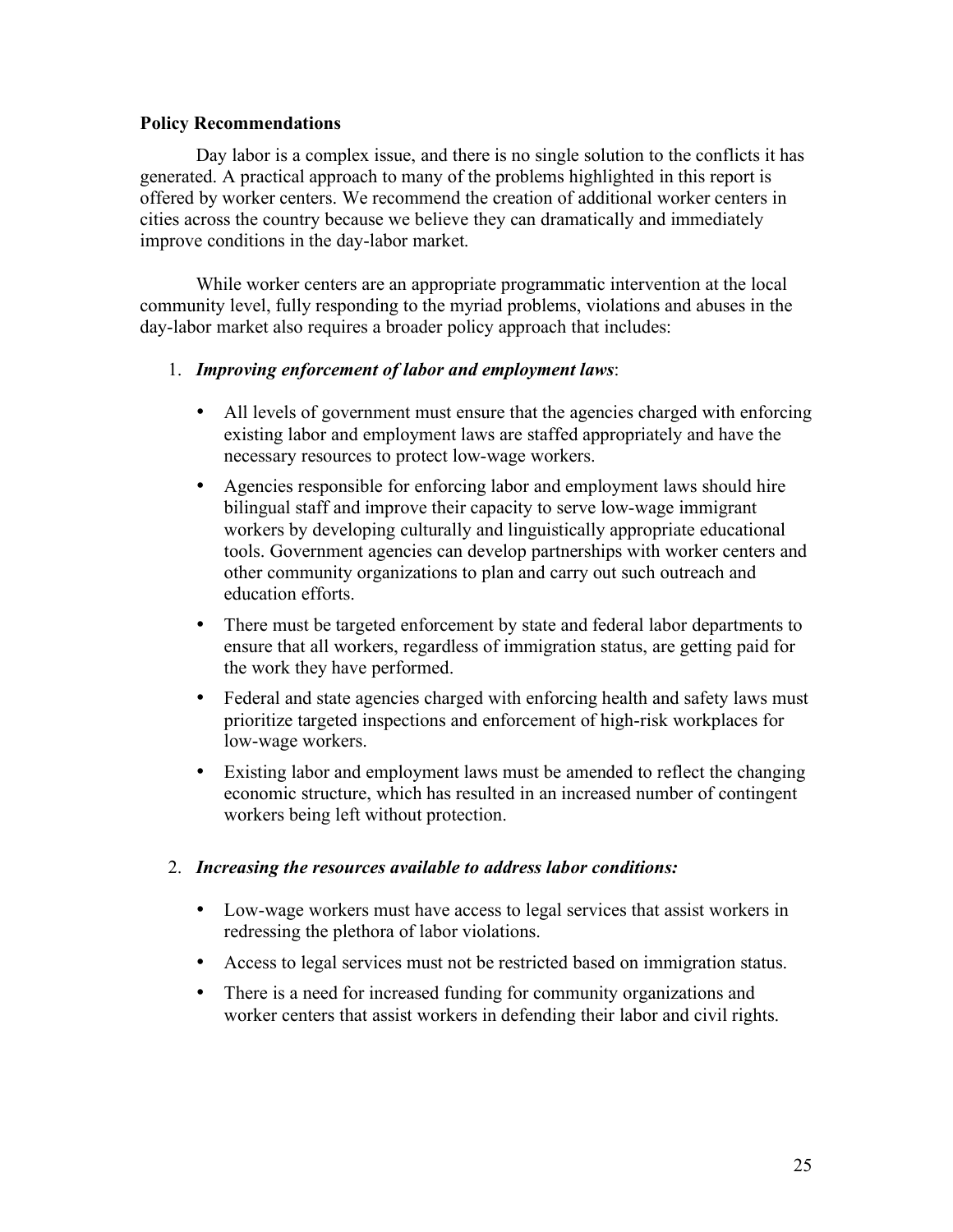### 3. *Expanding workforce development opportunities:*

- Workforce development strategies that can help day laborers make the transition from the informal economy into better jobs must be implemented.
- Educational and training opportunities that assist low-wage workers who are limited-English proficient in acquiring the necessary skills to obtain better paying and stable jobs are needed.
- Government agencies and the private sector must develop workforce development strategies that undocumented immigrants can also access.

### 4. *Enacting realistic immigration reform*:

- Congress must enact realistic immigration reform that normalizes the immigration status of undocumented migrants.
- Criminalizing undocumented workers and deputizing local police officers as immigration enforcement agents is not a viable solution, and only diverts local resources away from the real reform that is need.
- Immigration reform must address the family visa backlog and provide a path to citizenship to the undocumented migrants currently working in the United States.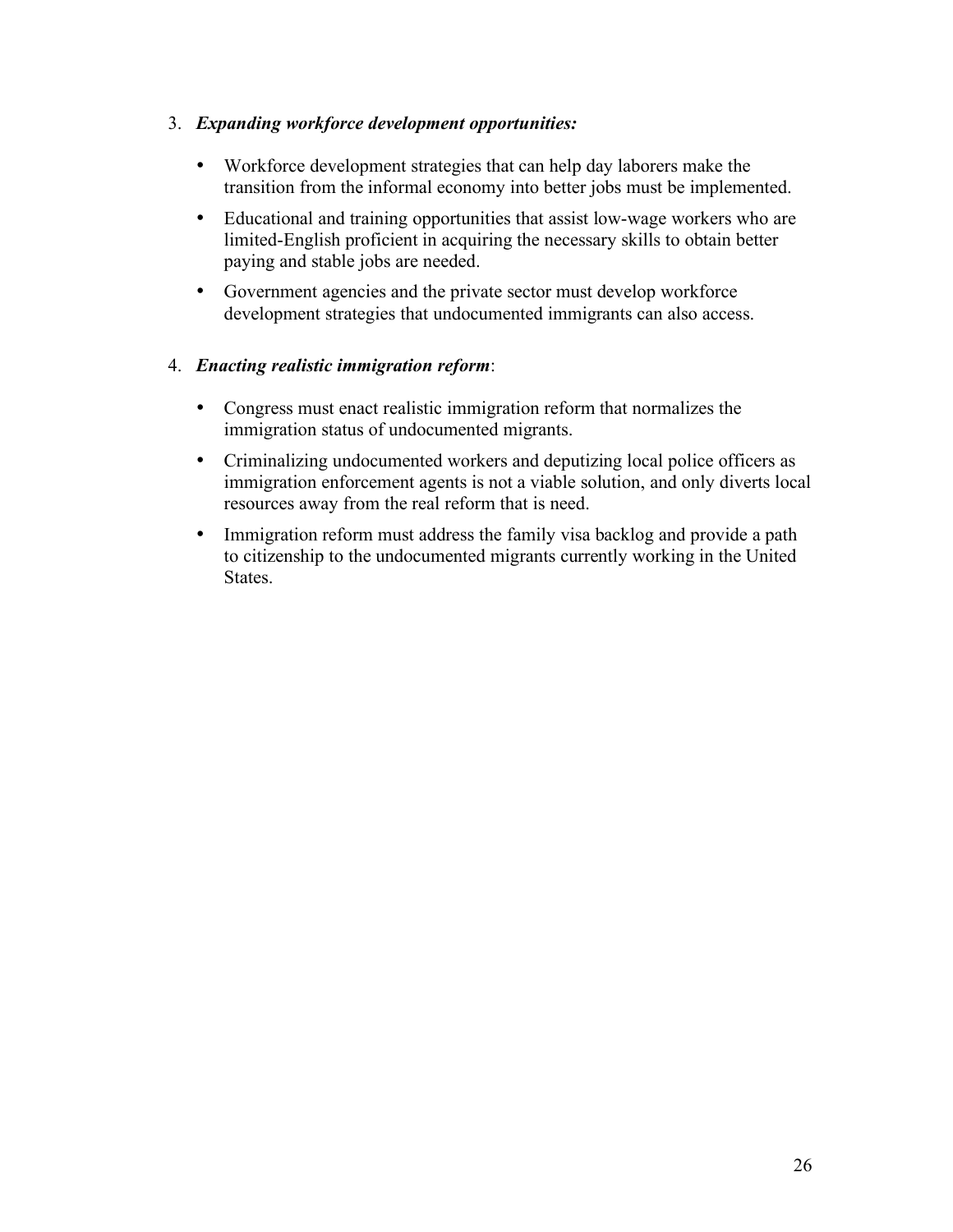### **Appendix**

#### **Data Collection Procedures**

A survey of day laborers, a highly visible, yet largely unknown population requires creative research approaches. Three factors make the fielding of a survey challenging.

- 1. Day laborers are employed by many different employers for a variety of jobs ranging in length from several hours to several weeks. As a result, the status of a worker in the day-labor market constantly fluctuates from looking for work (as a day laborer) to working in the formal or informal economy. This means that hiring sites, depending on the season, the current demand for day-labor work, and the time of day may not provide the most accurate count of day laborers.
- 2. Hiring sites, while usually quite visible, are nevertheless difficult to keep track of in their totality. New sites emerge, old sites disappear and some sites are difficult to find.
- 3. Day labor may be a temporary occupation. Some day laborers may be doing this type of work as a temporary holdover from a layoff or firing. Alternatively, workers in this market may be holding part- or full-time employment in the formal labor market and undertaking day-labor work to supplement their wages. Others may be using day-labor work as a stepping stone to regular employment in the formal labor market. The point is that at any given time, who is and who is not a day laborer is fluid.

To address these issues we sought to identify as many day-labor sites as possible, develop a random sampling frame and employ a screening mechanism that would allow us to identify day laborers. Prior to implementing our survey we initially identified more than 500 sites in 46 Metropolitan Statistical Areas (MSAs).

### **Site Identification**

We spent five months (November 2003-March 2004) identifying hiring sites and day-labor populations in the cities in each of the MSAs selected in our sample. Several procedures were used to identify day-labor hiring sites. First, we contacted community-based organizations, advocacy groups, churches, home improvement stores, police departments, city planning departments and merchants, as well as conducted Internet searches (i.e., looked at newspapers, websites, articles) to identify as many sites as possible within each MSA. We identified more than half of the hiring sites using this method.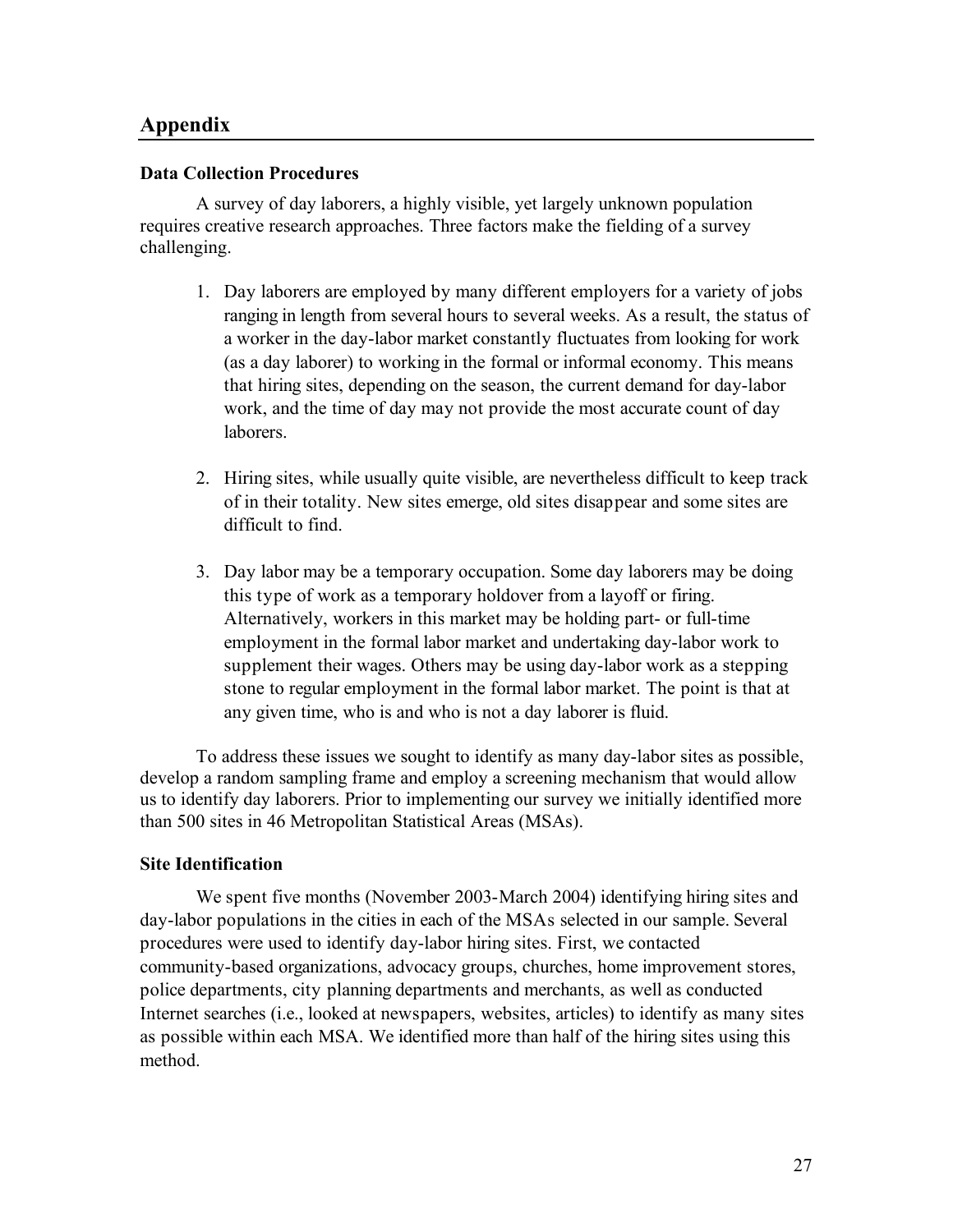Because our study's methodology required that we verify the presence of day laborers in each of MSA, we undertook a scouting exercise. We also needed to confirm our data sources, particularly in those MSAs in which we were not confident that day-labor sites exist. In May 2004, we sent nine researchers to "scout" all of the MSAs that had conflicting or "thin" information about day laborers in that region. As a result of this exercise, we were able to confirm our site identification research and eliminate those sites that did not have a day-labor population. We also identified new sites using a "referral" system that in many ways resembles snowball sampling. We approached day laborers at different sites and asked them where else they go to search for work and asked workers at those new sites the same question. This method led to the identification of additional sites. While in the field scouting, we took extensive notes, including the counts of day laborers at each site, time of day workers gather, surrounding stores, amount of foot and automobile traffic, and demographic information, and labor exchanges were witnessed.

#### **Categories of Day-Labor Sites**

In examining the 264 sites in our sample, two basic site types emerged. The first type of site we call "informal" which represents those sites that are: (1) connected to some specific industry such as painting (Dun Edwards, Standard Brand), landscaping or gardening (nurseries), moving (U-haul) and home improvement stores (Home Depot, Home Base), or (2) do not have any connection to a specific industry but may very well exist for other reasons such as foot or vehicular traffic, police cooperation, or historical reasons (i.e., site has existed for many years). The second type we call "formal" which represents day-labor worker centers that are either administered by a city or county, or managed by a community-based or faith-based organization and provides a space where workers and employers can negotiate the terms of employment.

Day laborers were found in 221 informal sites and 43 formal sites in 139 cities and in 36 sampled MSAs throughout the United States (Table A).

| Type of Day-Labor Site | Number of Sites | Number of Respondents |
|------------------------|-----------------|-----------------------|
| Informal               | 221             | 2,214                 |
| Formal                 | 43              | 446                   |
|                        |                 |                       |
| Total                  | 264             | 2,660                 |

#### **Table A: Day Labor Sites**

Source: National Day Labor Survey, 2004.

Each site varied in size*. Small* sites were defined as having 25 or fewer day laborers present. *Medium* sites consisted of 26 to 50 day laborers present, and sites that had between 51 to 100 day laborers were considered *large*. *Mega* sites had more than 100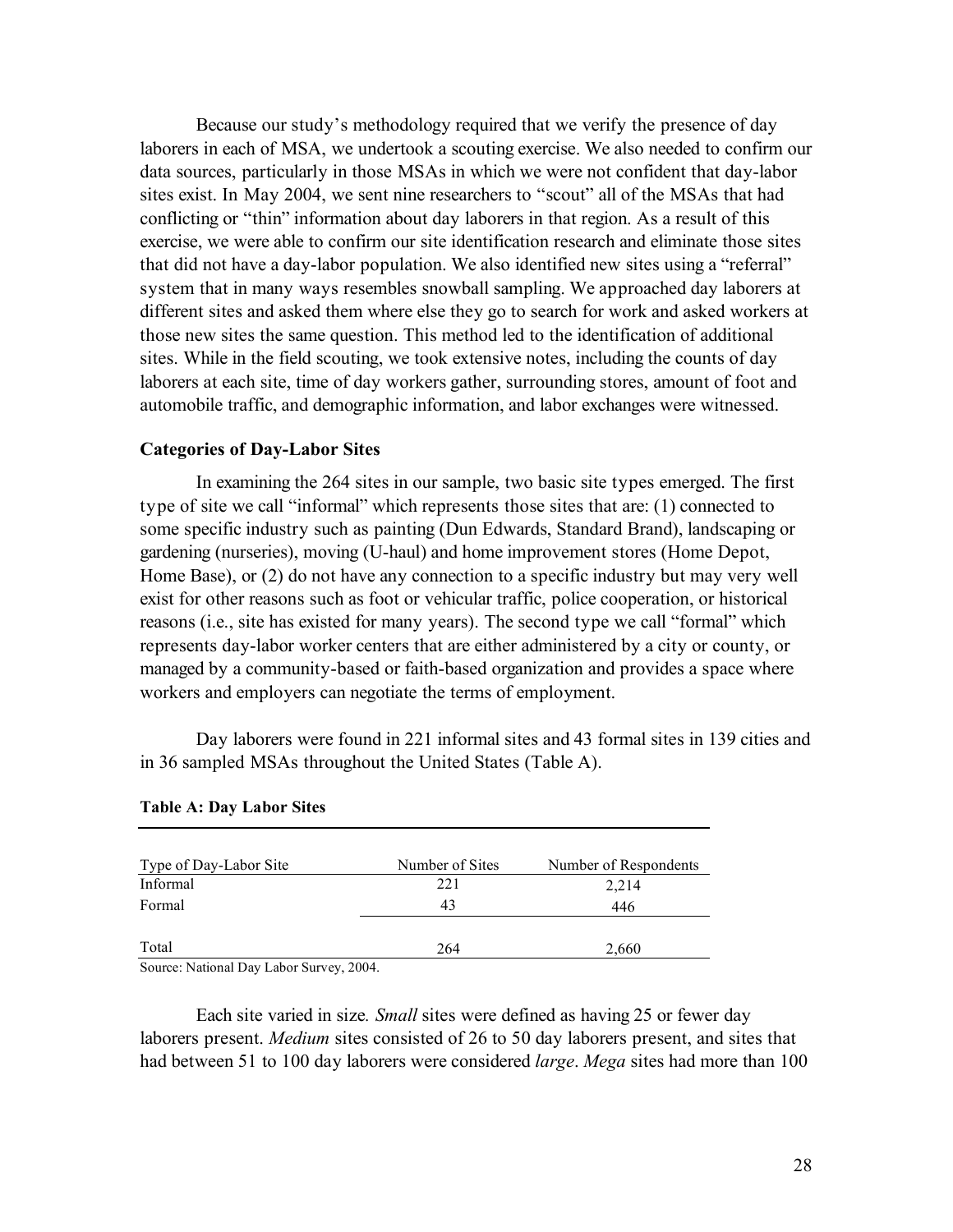day laborers present (Table B). These site sizes are based on an initial count. They were subsequently revised when the research teams visited each site to survey workers.

|     | $\frac{0}{0}$  |
|-----|----------------|
| 129 | 49             |
| 86  | 33             |
| 39  | 15             |
| 6   | 2              |
| 4   | $\mathfrak{D}$ |
|     |                |
| 264 | 101            |
|     | Frequency      |

#### **Table B: Size of Sites**

Source: National Day Labor Survey, 2004.

#### **Sampling Framework**

The National Day Labor Survey adapted conventional survey sampling techniques, and supports statistical generalizations regarding:

- Day laborers found at the 264 sites in 36 sampled MSAs and throughout the United States on a typical day.
- Day laborers found at *all* sites in the 36 sampled MSAs and throughout the United States on a typical day.
- Persons in the 36 sampled MSAs and in the United States who seek work as day laborers.

Using information (i.e., field notes, counts of day laborers) from our site identification research carried out during November 2003-March 2004 and the scouting exercise in May 2004, we were able to establish "selection" counts for each site. Selection counts (a predetermined set of numbers) were based on the size (total number of day laborers) of the hiring sites prior to the survey conducted in July and August of 2004. Upon arrival at a given site a total count of all workers was taken at 6:30 in the morning. The count was repeated every hour until 10:30 a.m. and included day laborers that arrived after the initial count had been made. After all the workers had been counted the selection count was administered and potential survey participants were identified. Each worker who fell within the selection count (a random number) was approached and asked to participate in the survey.

 $<sup>5</sup>$  There is no data for the number of workers at four sites. The surveys collected there had a minimum</sup> impact on the study.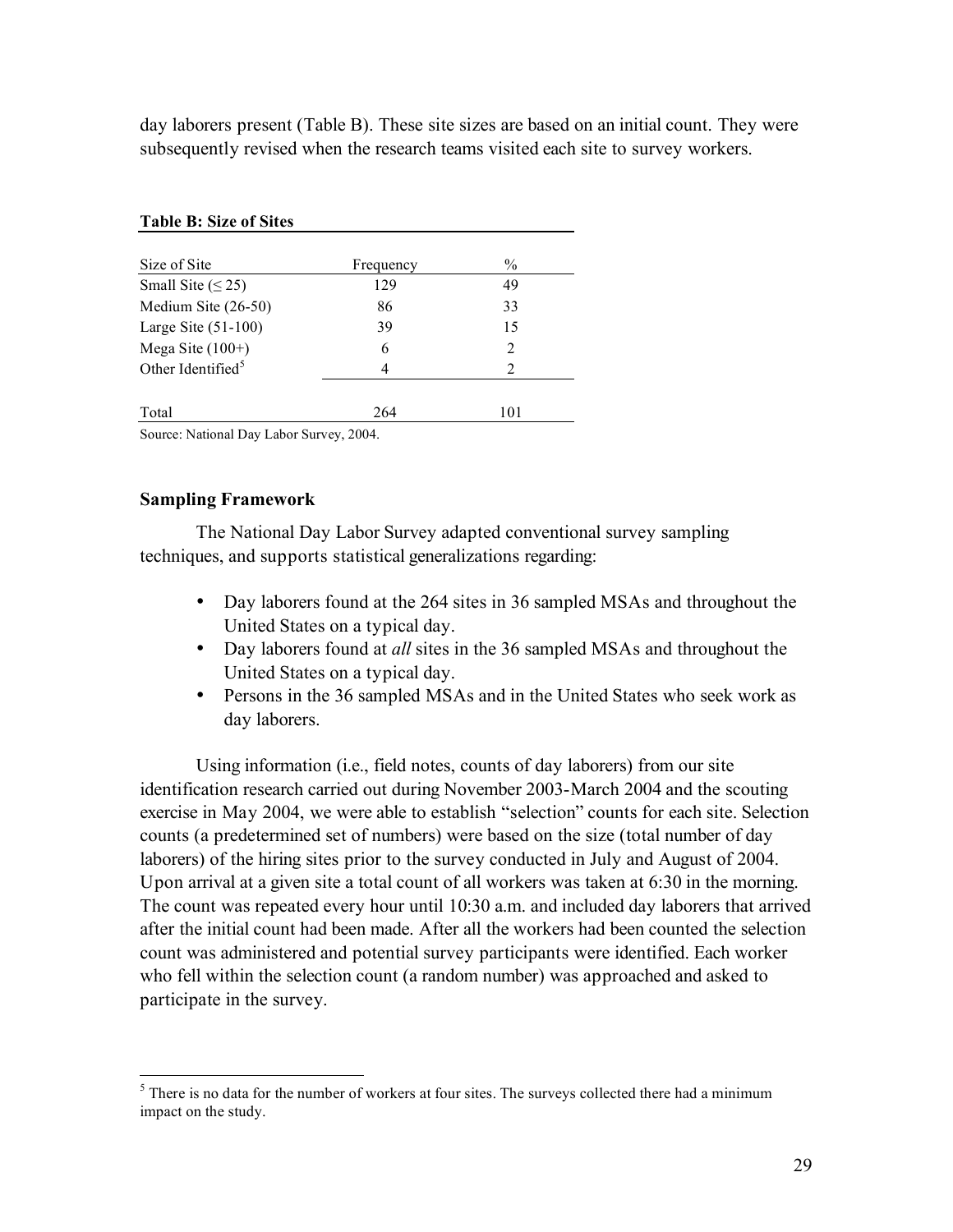To determine which areas we would survey at, a total of 48 MSAs were randomly selected for our sample. The variables used to determine the selection for our sample were: (1) Size of total population, and (2) size of Latino population. MSAs were divided into four strata:

- Stratum 1 = small total population  $(\leq 295,000)$  and small Latino population  $(\leq 13,000)$ ;
- Stratum 2 = small total population  $(\leq 295,000)$  and large Latino population  $(>13,000)$ ;
- Stratum 3 = large total population ( $\geq$ 295,000) and small Latino population  $(<13,000)$ ; and
- Stratum  $4 = \text{large total population} (>295,000)$  and large Latino population (≥13,000).<sup>6</sup>

We planned to sample a total of 50 MSAs. In order to give a higher probability of selection to cities with a large total population and a large Latino population (Strata 4), where we expected day laborers to concentrate, we implemented a disproportionate stratified sampling frame. Therefore, we selected 30 MSAs from Stratum 4; 5 from Stratum 2; 5 from Stratum 3; and 10 from Stratum 1, giving us a total of 50 MSAs.

The sample was selected through a systematic random sampling process whereby all MSAs were put on a list, a random-number table was used to generate a starting place, and MSAs were selected according to a selection rate. To determine the selection rate, we divided the total number of MSAs within each stratum by the number of MSAs that were going to be selected from that stratum.<sup>7</sup> Thus if we selected a random number (12) we start at MSA number 12 and select every nth (selection rate) MSA moving down the list.<sup>8</sup>

In order to ensure probability of selection proportional to population size, we listed each MSA as many times as it is divisible by the smallest MSA. Thus, the total population of each MSA is divided by the total population of the smallest MSA within the same stratum. Then, depending on the number of times the MSA is divisible by this number, it was repeated in the list.

This selection gave us a total of 48 MSAs (two of the "mega" MSAs were repeated). Once we implemented the scouting exercise, we identified 13 MSAs that did

<sup>&</sup>lt;sup>6</sup> These categories were chosen on the basis of median figures for both variables (e.g., small population and Latino population).<br><sup>7</sup> If, for example, the total listing (including the repeated listings) was 300 and we expected to draw 30

MSAs from that strata, the n<sup>th</sup> selection rate would be  $300/30 =$  every 10<sup>th</sup> MSA on the list was selected into the sample, after choosing a random starting point.<br><sup>8</sup> Within each list, regions were listed in a "serpentine" fashion where we start from the Northeast and work

our way to the Midwest, South, Southeast, and West in order to make the systematic random selection yield a more geographically representative sample.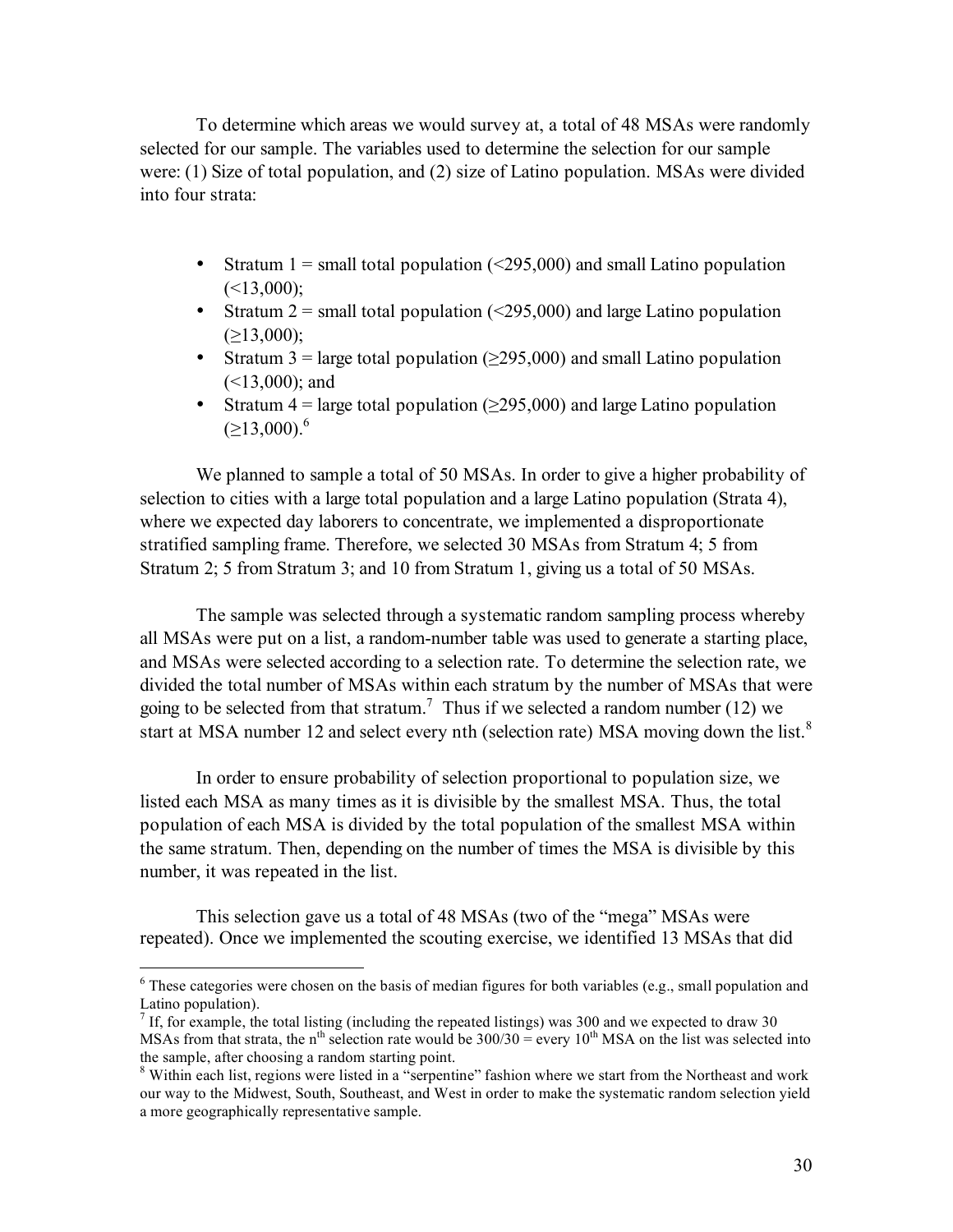not have a day-labor population. Thus, we were left with 35 MSAs that were confirmed having a day-labor population. In order to collect data on a representative number of worker centers, we included another 11 MSAs with worker centers but that were not selected as part of the random sample. The site count information from the randomly sampled MSAs was used to make the national estimate of day labor for all areas exclusive of the area represented by the supplemental group of 11 MSAs. The MSA day labor count for these 11 MSAs was added to the national day labor estimate based on randomly sampled MSAs to produce the total national day labor estimate.

Due to budget restrictions and time constraints we were unable to survey at all of the identified day-labor hiring sites in the 46 MSAs. Keeping with these limitations, we elected to visit all known sites except for some sites in Los Angeles, New York and Orange County. We used several criteria to select sites in these locations. These criteria included the location of the site in the greater metropolitan area and the number of workers (size) at the site and whether or not the site identified was informal or a worker center. Our goal was to obtain a geographically diverse number of hiring sites in all the 264 sites in the 46 MSAs throughout the United States.

A total of 2,660 surveys were completed. The majority of the interviews were administered in Spanish and all were conducted face to face. The survey was undertaken during a continuous seven-week period (the last week of June to mid-August 2004). Each interview included more than 100 questions including charts. The survey took about 35 minutes to complete. Participation in the survey was voluntary and respondents were given \$10 for answering our questionnaire.

#### **Estimate of the Day-Labor Population in the United States**

The number of persons included in the survey in each site is assumed to be less than 100 percent of the day-labor population accessing the day-labor market. The model developed assumes:

- 1. an individual does not use more than one site to access the market on a given day.
- 2. workers may secure multiple-day assignments and therefore might not return to the hiring site every day.
- 3. the number of workers observed in the survey count likely *underestimates* the day-labor population, because it only includes day laborers who were seeking employment at the time of the survey or were excluded for other reasons.
- 4. the number of sites identified are the only sites in each of the selected metropolitan areas, thus the estimates offer at best a lower bound since it is very likely that survey researchers missed a number of hiring sites because those sites were unknown to the day laborers interviewed and the key informants contacted during the site identification phase of the study.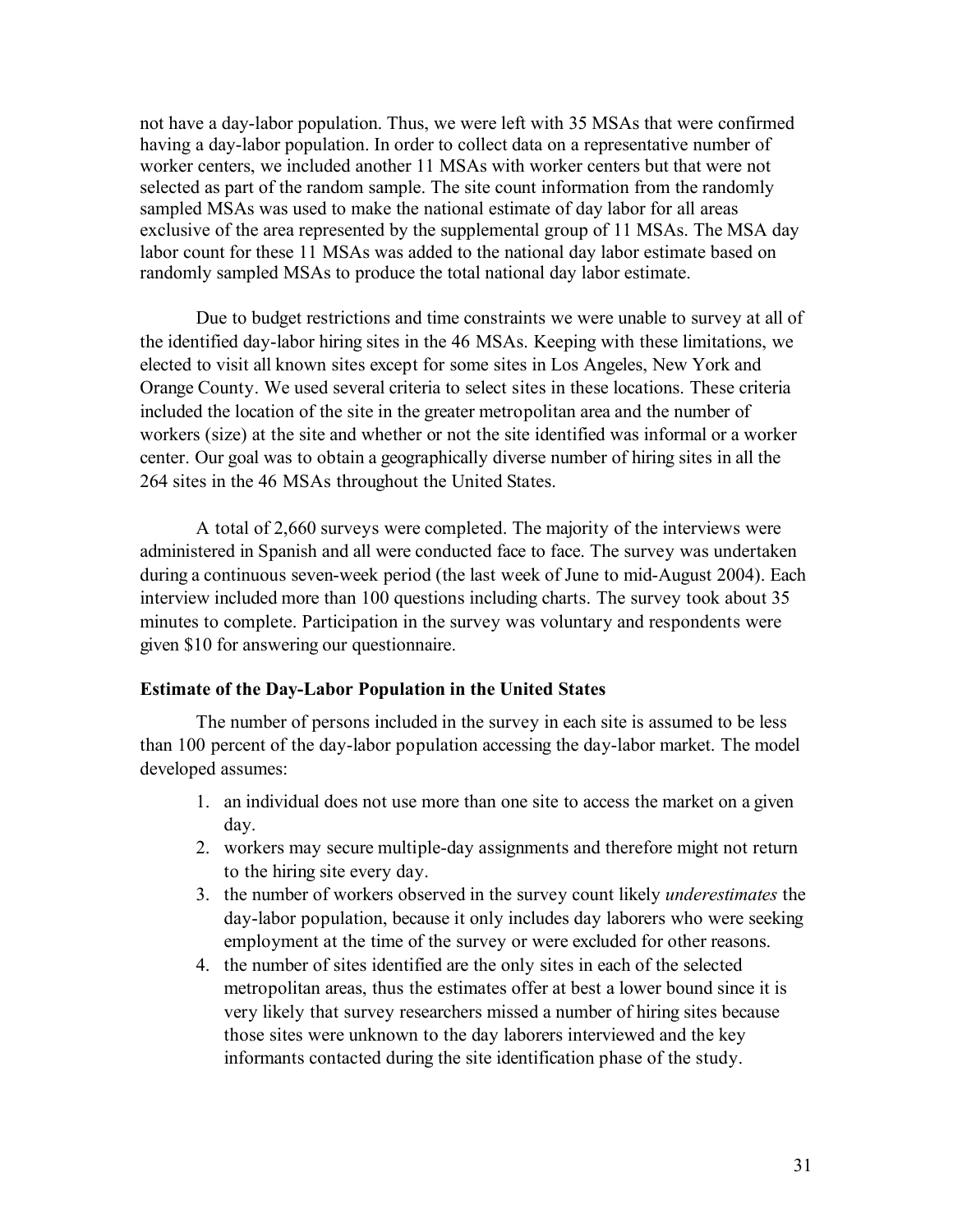Estimating a day-labor population relies on several simplifying assumptions. For most sites, we had counts prior to the day of the survey and during the day of the survey. First, we assume that if a worker was at the site when the interview was conducted that the worker did not work that day. We had a few surveys that were not completed because workers obtained work while interviewing them, but these surveys were excluded from the analysis. There is no data for the number of workers at four sites because the "counter" was unable to take a count of the site (the site might have been too big, the police may have disrupted the site, or some other problem was encountered) or the sheet was lost.

The total number of workers at the sites was 39,452, as indicated (Table D). It is important to note the variability of the site sizes. The number of workers at any given site is an overall indication of the labor pool of day laborers in the area.

| Size of Site      | Number of Sites | Average Workers at<br>site | Total Number of<br>Workers |
|-------------------|-----------------|----------------------------|----------------------------|
| Small Site        | 129             | 16                         | 9,273                      |
| Medium Site       | 86              | 35                         | 14,181                     |
| Large Site        | 39              | 66                         | 12,620                     |
| Mega Site         | 6               | 116                        | 3,378                      |
| Others Identified | 4               | N/A                        | N/A                        |
| Total             | 264             | 33                         | 39,452                     |

**Table D. Observed Average Number of Day Laborers at the Sites**

Source: National Day Labor Survey, 2004.

To estimate the total population of day laborers in the United States we assume that for any given site, there are workers seeking work at the site when the interviews were conducted and workers that have secured worked for that day, and therefore are not observed at the site. The total day-labor population for site j is then the sum of those observed at the site (ODLj) and those not observed (NDLj) when the interviews were conducted:

 $TDLj = ODLj + NDLj$ 

The ODLj is equal to those counted at the sites during the interviews, adjusted for the sampling stratification, or 39,452. NDLj is simply a function of the probability of not being at the site the day the interviews were conducted. To estimate this number, we used known parameters from the day laborers interviewed at the sites. We define NDLj as the inverse of the average days looking for work (DLWj) in a typical week for workers at site j, minus the average days employed in a typical week (DWWj), divided by the average days looking for work in a typical week:

 $NDLj = 1/[DLWj-DWWj)/DLWj)$ 

These two coefficients are estimated from the survey data for each SMA.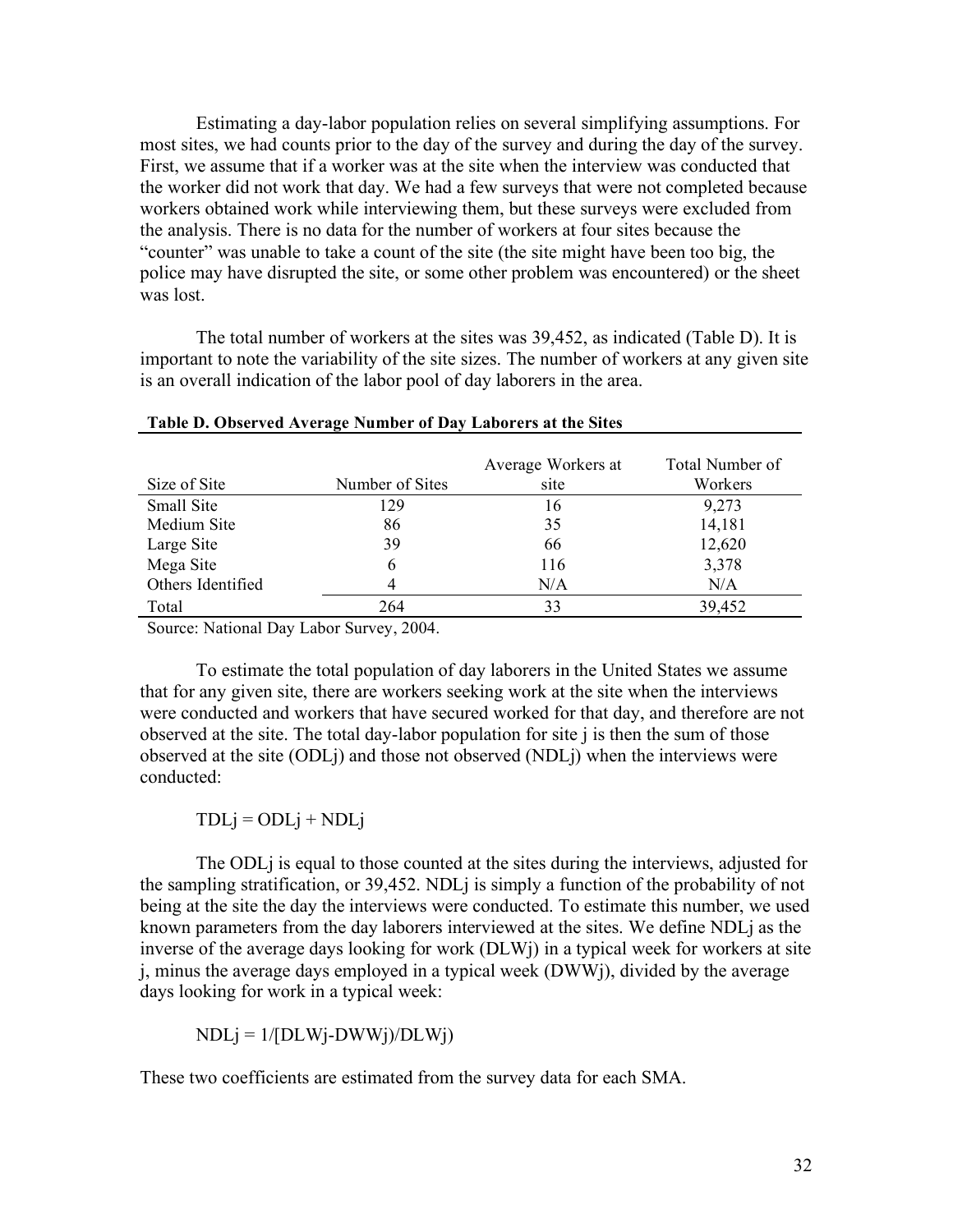The Total Day Labor estimate is adjusted with these site-specific parameters, then summed to produce an estimate for each MSA within each of the four population strata. The sum of MSA counts within each stratum is then inflated by the ratio of population in the sampled strata to the total strata population in order to estimate the number of day laborers in the entire set of MSAs (sampled and unsampled) within each stratum. These strata level counts are summed across the four sampling strata plus the counts for the 11 supplemental MSAs to produce the total estimate of day laborers for the nation.

Thus, based on these parameters, the day-labor population in the United States is estimated to be 117,647. Given the restrictive assumptions explained above, this figure is likely to underestimate the total day laborer population in the United States.